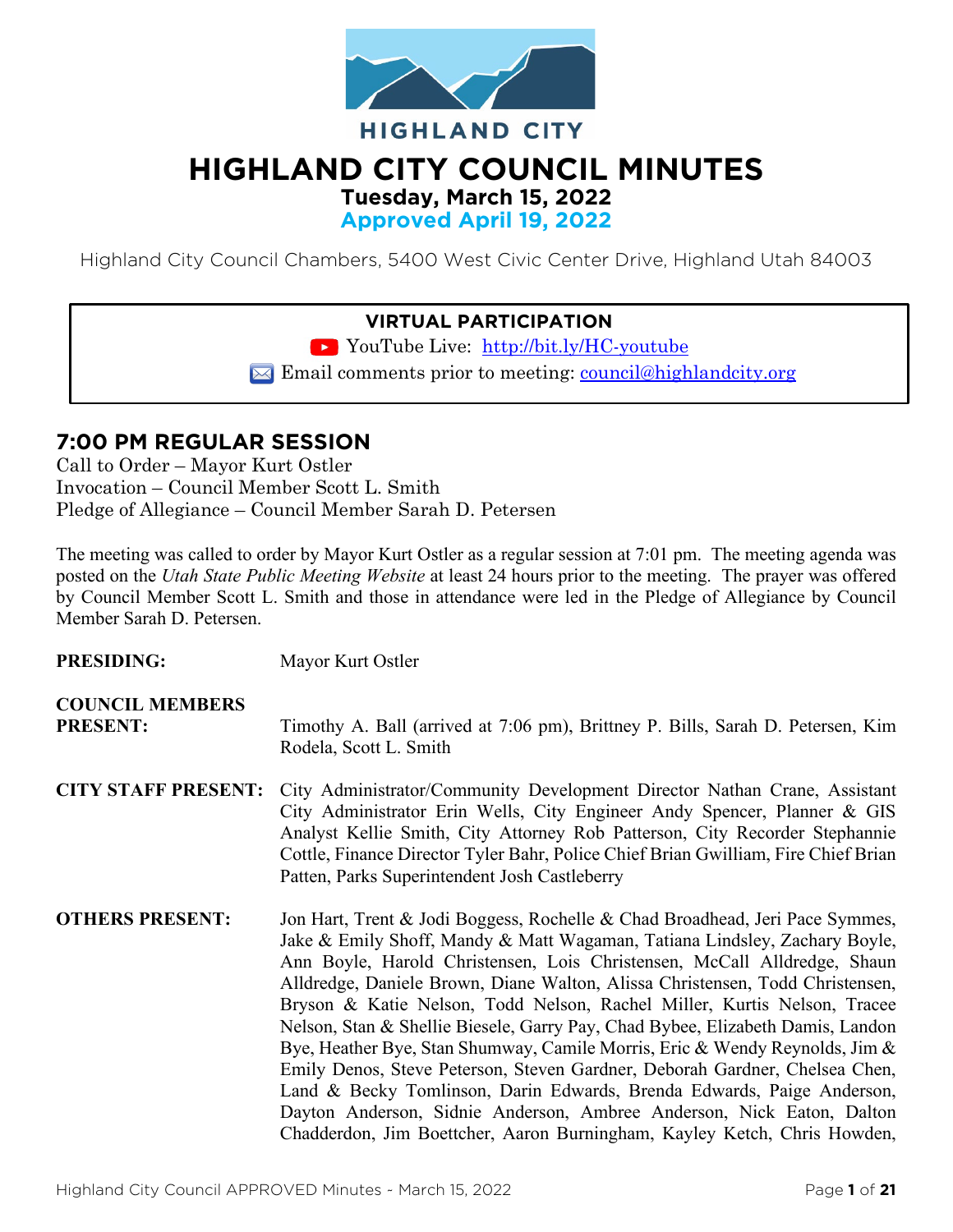Stephen Stowe, Marcus Blair, Rachelle Bell, Lenore Guest, Spencer Robison, Scott & Angie Fuller, Shane & Shannon Davenport, John Ort, Christina Ward, Shawn Oldroyd, Nannette Guest-Watts, Cameron Gregory Ketch, Roger & Diane Walton, Rob & Camille Gifford, Brenda & Michael Westover, Greg & Karen Ketch, Jed Robinson, Erik McDonald, Branton Richter, Sue Bromley, Karen Allison, Wendy Anderson, Sheay Anderson, Eric Donohue, Wesley Warren, Devin Bybee, Garry Pay, Hiromi McDonald, George Bishop, Bruce Hanks, Jeff Vincent, Amy Nelson, Bryce Nelson, Ryan Gardner, Brady Brammer, Steve Rowley

## **1. UNSCHEDULED PUBLIC APPEARANCES**

Please limit comments to three minutes per person. Please state your name.

There were no public appearances.

## **2. PRESENTATIONS**

#### **a. Youth Council** *- Youth Council Representative*

A Youth Council Representative will report on their past events and provide an update on upcoming events.

Ryan Gardiner provided a report of the recent activities of the Youth Council, including preparing for the upcoming Easter Egg Hunt.

#### **b. FY2021 Financial Audit** *Administrative – Tyler Bahr, Finance Director*

The City Council will receive a presentation and briefing on the FY2021 financial audit and financial statements from the City's external auditors, Keddington & Christensen. This item is being presented for discussion and to receive general direction. The Council will not take any formal action.

Steve Rowley of Keddington & Christensen provided an overview of the Independent Audit Report for FY2021; the report renders an unqualified opinion that the City's financial statements present fairly, in all material respects, the financial position of the City. This is known as a 'clean opinion' of the City's finances. He discussed auditing of internal controls and noted the auditor did not find any deficiencies or material weaknesses, but there was a finding that the City did not comply with the requirements regarding budgetary compliance as the City exceeded budgeted expenditures in one of its funds. This is a fairly common finding for municipalities and information regarding this budget overage is summarized in the audit report. He then concluded that his firm worked very well with City staff and there were no other issues identified in the course of the audit.

Council Member Smith stated the audit report indicates that in 2021 the City's capital assets were worth \$66 million and he asked how that determination was made. Mr. Rowley stated that is based upon historical values determined by the County or invoices for the initial cost of the asset. Council Member Smith asked if that takes into account the depreciation or appreciation of the asset. Mr. Rowley stated that the value is determined by considering the original cost and applying an amortization schedule to the asset to determine current value. The value included in the report may not reflect actual market value.

Mayor Ostler asked Mr. Rowley to expound on the material weakness found in the City's Culinary Water Fund. Mr. Rowley stated that this type of situation typically arises when expenses are invoice after a FY has drawn to a close; these costs must be recorded against the appropriate FY budget, but if that is done after the end of the FY, an overage will be included in balance sheets.

Council Member Smith referenced page seven of the report, noting the Public Safety revenue is lagging behind expenditures by \$3.5 million; he asked if that is due to those funds being managed by the Lone Peak Public Safety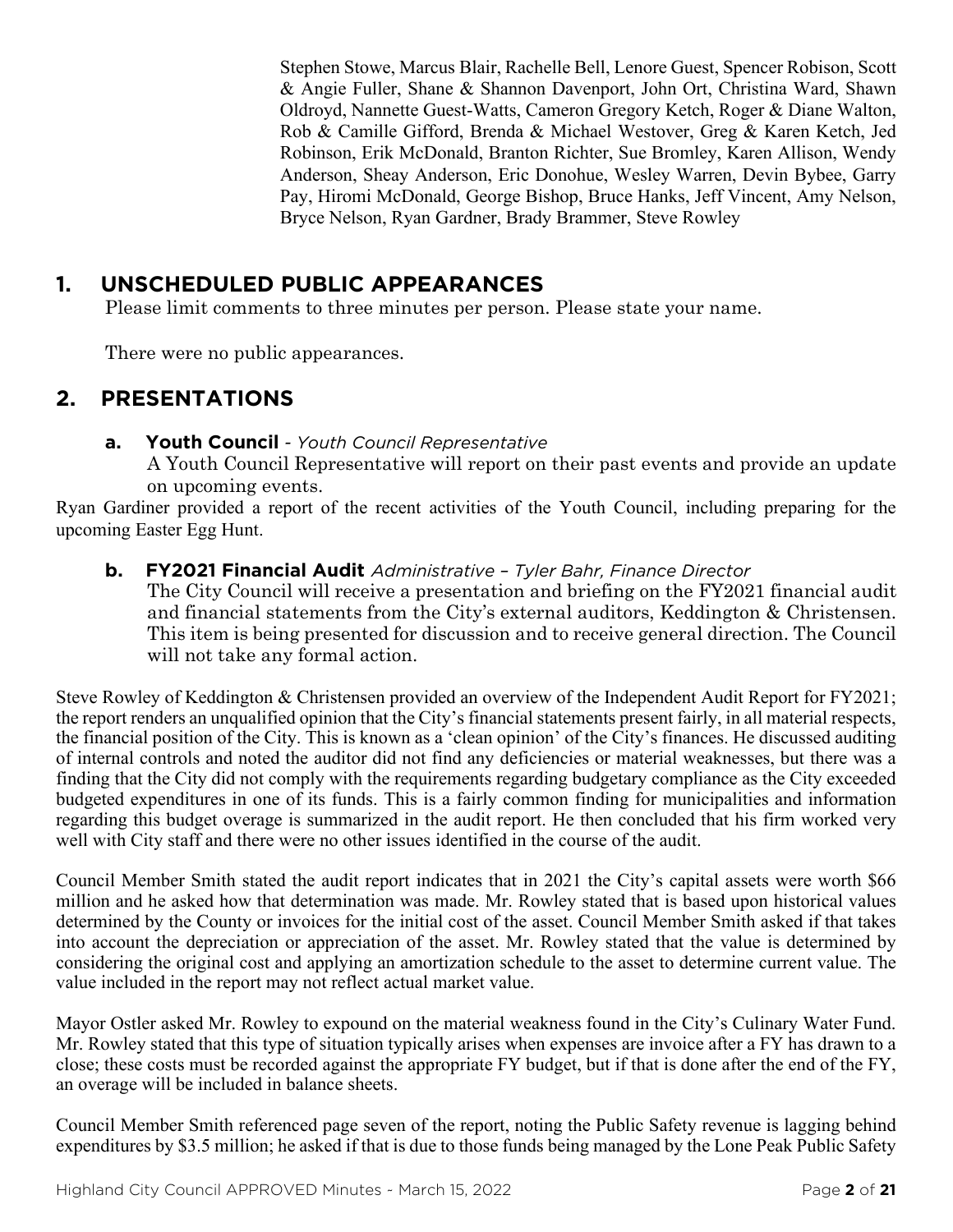District. Mr. Rowley stated that the graph is informed by the chart of accounts included on page six of the report. Finance Director Bahr added that there is a specific Public Safety Fee that covers only a portion of the overall public safety costs of the City; the public safety budget is included in the general fund and the difference between the revenues and expenses for public safety is made up from other revenues. Mr. Rowley stated that it is common for property tax and sales tax revenues to subsidize public safety budgets in municipalities.

#### **c. Legislative Updates** *– Brady Brammer*

Representative Brady Brammer will provide an update to the City Council regarding the latest legislative session with emphasis on the bills that effect Highland City.

Representative Brammer provided the Mayor, Council, and others in attendance with a report of the actions taken by the Utah Legislature in the 2022 Legislative Session. His report focused on general budget adjustments for education; Utah Lake legislation; transportation funding; funding for public buildings.

Council Member Smith thanked Representative Brammer for supporting legislation that will facilitate the construction of the new Utah State Development Center (USDC) facility in Utah County; this will provide needed therapy for many residents in the State. Representative Brammer stated that the legislation will also provide increased funding for wages for those working in the facility; this is critical due to current labor market conditions.

Council Member Rodela referenced House Bill (HB) 244 dealing with secondary water and asked how that will impact Highland City. Representative Brammer stated the bill provides a grant program for secondary water metering; cities should submit their applications early to maximize the amount of funding they are eligible to receive. Mayor Ostler stated that it is his understanding the City will only have two years to get meters installed. Representative Brammer stated that the Legislature recognizes there may be a shortage of laborers who can perform the work to install secondary water meters and it will be necessary to evaluate those conditions when determining the level of grant funding for each city; the grant program will be funded with American Rescue Plan Act (ARPA) funds.

Council Member Bills stated that the Utah Supreme Court heard the Pleasant Grove court case this week regarding user fees, and she asked Representative Brammer if he has any insight on that matter. Representative Brammer stated he did not listen to oral arguments in the court, but he does have some opinions on the issue; he believes Pleasant Grove will lose the case as the fee is essentially a tax and should be required to go through the truth in taxation process. He is unsure what the final decision will mean for fee revenues that have been collected to date. There was brief discussion about the implications for other cities who have fees similar to the Pleasant Grove transportation fee.

Mayor Ostler asked Representative Brammer for information regarding the legislation dealing with affordable housing and how it will impact Highland City. Representative Brammer stated that one bill deals with transportation reinvestment zones (TRZ) and would require or provide for higher density/housing affordability along transportation corridors. He does not believe the legislation will dramatically impact Highland, unless State Road (SR) 92 were characterized as a TRZ. The designation should be based upon mass transit rather than traffic flow.

Council Member Ball referenced HB331 and asked why it was defeated so soundly. Representative Brammer stated that legislation dealt with the Hope Scholarship and allocating more funds for those who test poorly in certain areas. There was opposition from the education unions as well as lawmakers because they want funds to be used for all children without too many strings attached. Additionally, the bill was introduced late in the session and there was not enough time to discuss or adjust it responsive to concerns before the session closed.

Mayor Ostler thanked Representative Brammer for his report and his responsible representation of the community.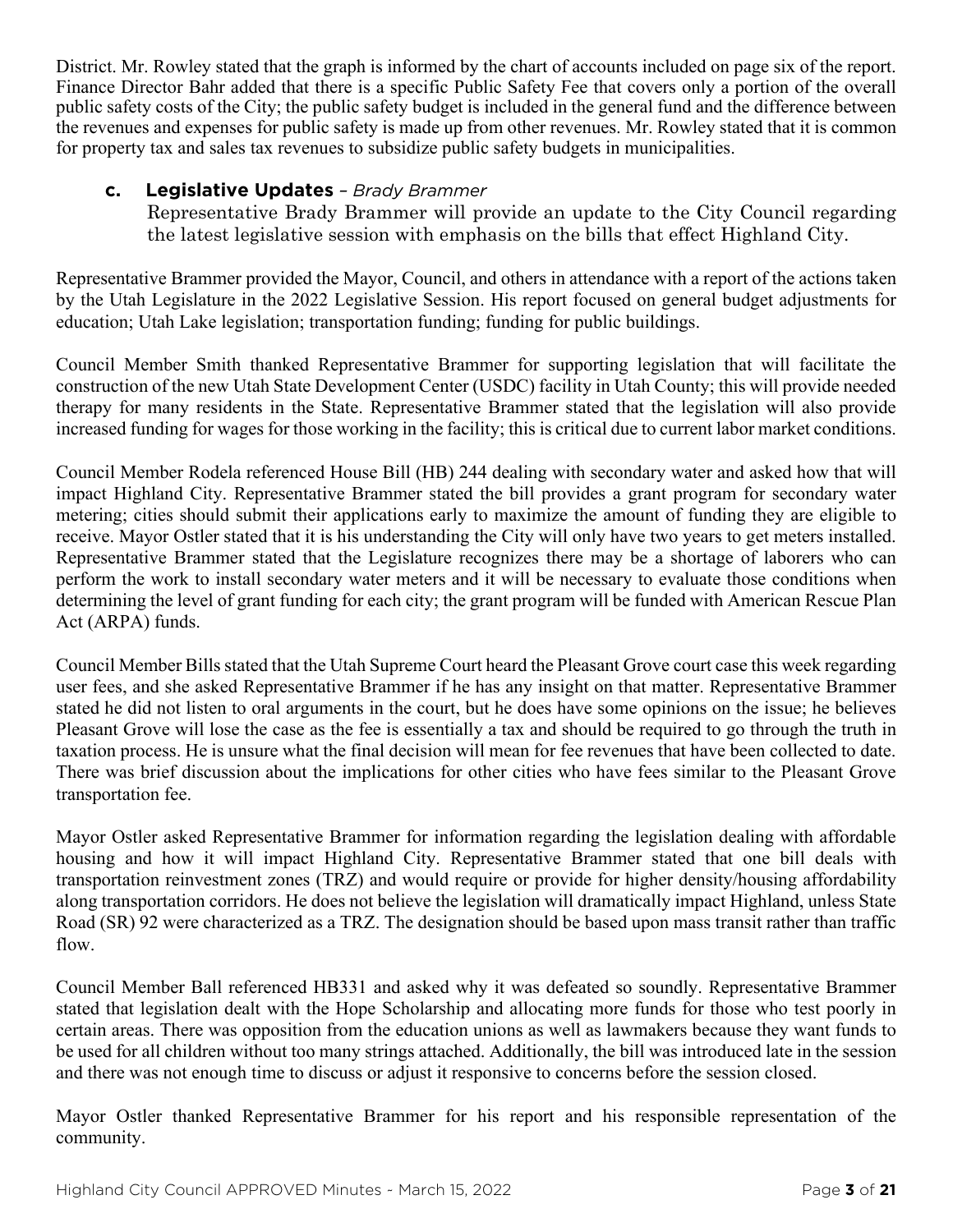#### **3. CONSENT ITEMS** *(5 minutes)*

Items on the consent agenda are of a routine nature or have been previously studied by the City Council. They are intended to be acted upon in one motion. Council members may pull items from consent if they would like them considered separately.

- **a. Approval of Meeting Minutes** *Administrative – Stephannie Cottle, City Recorder* City Council Work Session – February 8, 2022
- **b. Action: Amended Interlocal Agreement with Utah County for 6800 W** *Administrative – Andy Spencer, Public Works Director/City Engineer* City Council will consider an amended Interlocal Agreement with Utah County regarding the additional funding necessary to complete the 6800 West reconstruction project. The Council will take appropriate action.

*Council Member Scott L. Smith MOVED to approve consent items 3a Approval of Meeting Minutes for February 8, 2022 and 3b Amended Interlocal Agreement with Utah County for 6800 W.*

*Council Member Kim Rodela SECONDED the motion.*

*The vote was recorded as follows:*

| Council Member Timothy A. Ball   | Yes |
|----------------------------------|-----|
| Council Member Brittney P. Bills | Yes |
| Council Member Sarah D. Petersen | Yes |
| Council Member Kim Rodela        | Yes |
| Council Member Scott L. Smith    | Yes |

*The motion passed 5:0.* 

## **4. PUBLIC HEARING/ORDINANCE: GENERAL PLAN AMENDMENT - TRANSPORTATION ELEMENT OF THE GENERAL PLAN** *Legislative – Kellie*

*Smith, Planner/GIS Analyst*

The City Council will consider a request by City Staff to amend the Transportation Element of the General Plan to update 4800 West from three lane major collector to a five-lane arterial. The City Council will take appropriate action.

Andy Spencer, Public Works Director/City Engineer, reported this item was first heard during the City Council Meeting of March 1; in January 2022, Mountainland Association of Governments (MAG), Utah Department of Transportation (UDOT), Alpine City, Highland City, and Lehi City commissioned a study "to evaluate traffic operations and connectivity for the eastern portion of State Route 92 (Timpanogos Highway)." The study considered major intersections from Lehi Center Street to Canyon Road as well as off-corridor locations. By 2050 the major intersections from Highland Boulevard to North County Boulevard are all projected to operate at a level of service (LOS) of E or F. Growth is projected for this area and there are challenges on the roadway, including that the southbound and northbound lanes do not align and there are no sidewalks on the east side of the road. City Administration wishes to find a permanent solution to these problems on 4800 West, including the four intersections at SR74, 6000 West, 6400 West, and Highland Boulevard. Ten percent of all accidents in Highland City occur at the intersection of SR92 and North County Boulevard. He presented photographs taken on October 29, 2021 at 7:30 a.m. and November 2, 2021 at 3:50 p.m. to illustrate the traffic congestion at the intersection of 4800 West and 11200 North. He then noted the initial proposal was to construct a five-lane arterial from SR92 to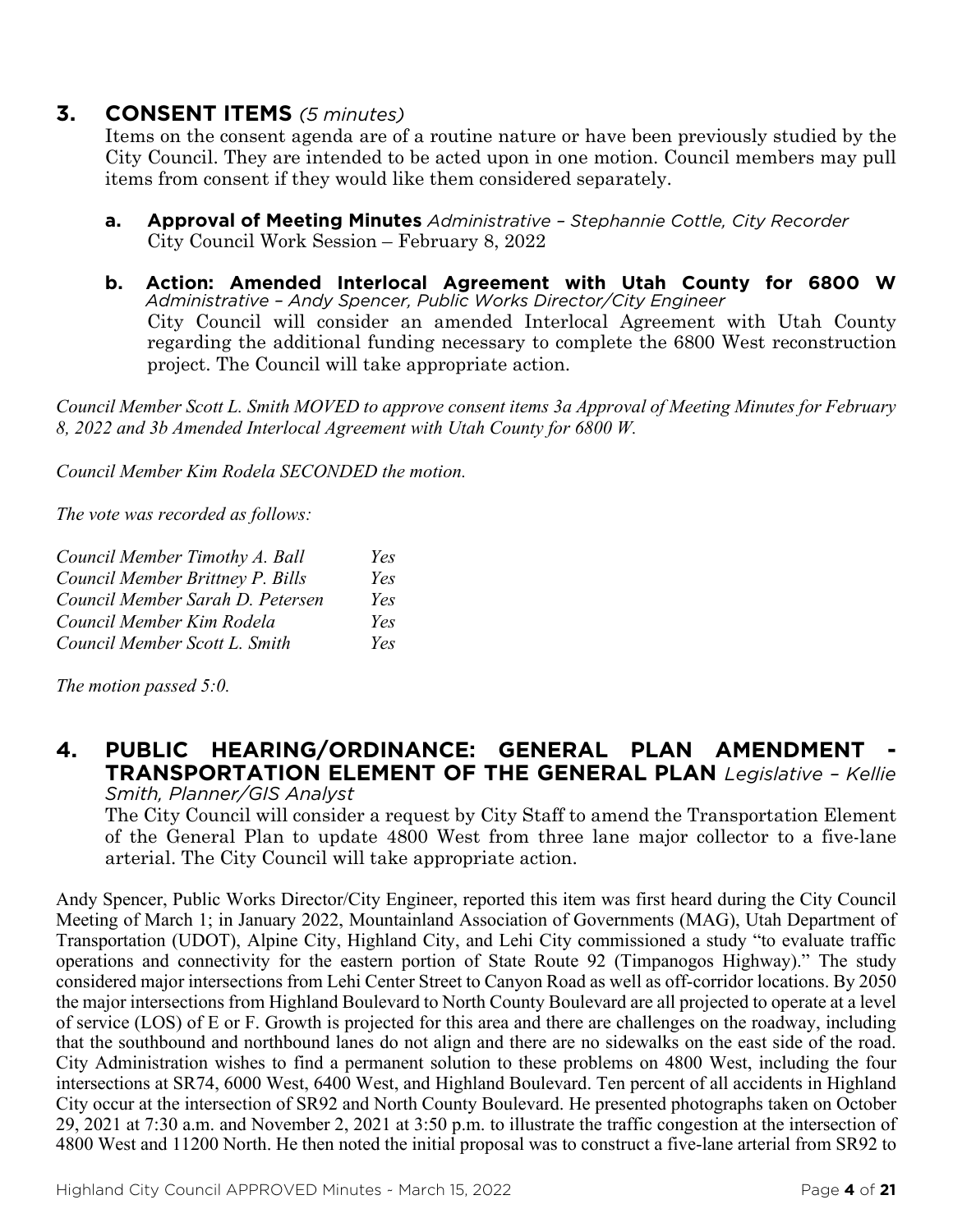the Alpine round-a-bout, but that proposal has evolved through conversations with the public and the Planning Commission; options include building five lanes from SR92 to 11200 North or addressing intersection safety improvements while minimizing the transition – specifically near Snowflake Drive. These adjustments have been considered from the position of being sensitive to the impacts residents will experience. The current proposal includes intersection safety enhancement as follows:

- Adopt an intersection cross-section
- Does not change the street classification and adopt a design cross section for the intersection
- Transition being minimized based on Engineering standards
- Snowflake Drive

Mr. Spencer presented renderings illustrating optional intersection enhancements; this includes a three-lane collector street, 10-foot sidewalks or trails on the east side of the road, a six-foot sidewalk on the west side, continuous road shoulders, and pedestrian crossing areas.

Mayor Ostler clarified the current recommendation is to deny the change in street classification for 4800 West from a three-lane major collector to a five-lane arterial and approve a change at SR92 and 4800 West to include a 10-foot trail on the east side, a five-foot road shoulder, two 12-foot travel lanes on both the north and south bound sides of the road, a 12-foot turning lane, and a 11-foot right hand turn deceleration lane, and a six-foot sidewalk on the west side of the road. Mr. Spencer stated that is correct; the road will transition to wider widths at intersections, and back to three lanes along the longer stretches of the road. The 10-foot trail will run along the roadside all the way to the border of Highland, where it can link to other trail systems as part of the City's active transportation network. Mayor Ostler stated that the concept also includes pedestrian crossing points at points along 4800 West. Mr. Spencer stated that is correct; there will be a "Z" crossing pedestrian pattern along the roadway. The adjusted recommendation is intended to address core safety needs at intersection and honoring the concerns and requests of residents who live along the roadway.

Council Member Smith thanked Mr. Spencer for listening to the input of residents; he discussed Canal Boulevard, which was designed to accommodate 6,000 to 8,000 vehicles per day and is currently handling over 7,000 vehicles. He asked why it is not possible to shorten the transition area to limit the impact to residences. The transition included on the renderings provided by Mr. Spencer will result in the loss of at least one home and front yards of other homes. Mr. Spencer stated that the recommended transition length will give motorists enough time to signal and merge into traffic. If the transition can be shortened, he will pursue that option, but he has recommended what he feels is appropriate. He believes there will be an impact to nine or 10 properties, and he understands that impact will not be minor. He is simply trying to balance the safety of the area with residential impacts. A difficult decision on the preliminary design must be made by the Council, in order for the City to proceed with seeking funding for the project.

Mayor Ostler stated that if a decision is made by the Council tonight, staff will submit an application to the Mountainland Association of Governments (MAG) for funding; the City will seek public input on the design and pursue right-of-way acquisition before soliciting bids for the project. Mr. Spencer stated that is correct and noted the project could take three to four years to come to fruition.

Council Member Rodela asked if the Council would have additional opportunities in the future to act on the project. Mr. Spencer stated that the City will work with a consultant on the design of the project, and it will be appropriate to bring the recommended design(s) back to the Council for input and approval.

Mayor Ostler opened the public hearing at 8:13 pm

Lois Christensen stated she attended the Planning Commission and City Council meetings regarding this project, and she is glad to hear that the City has listened to public input; she will still be impacted, but she is glad that the overall impact has been reduced.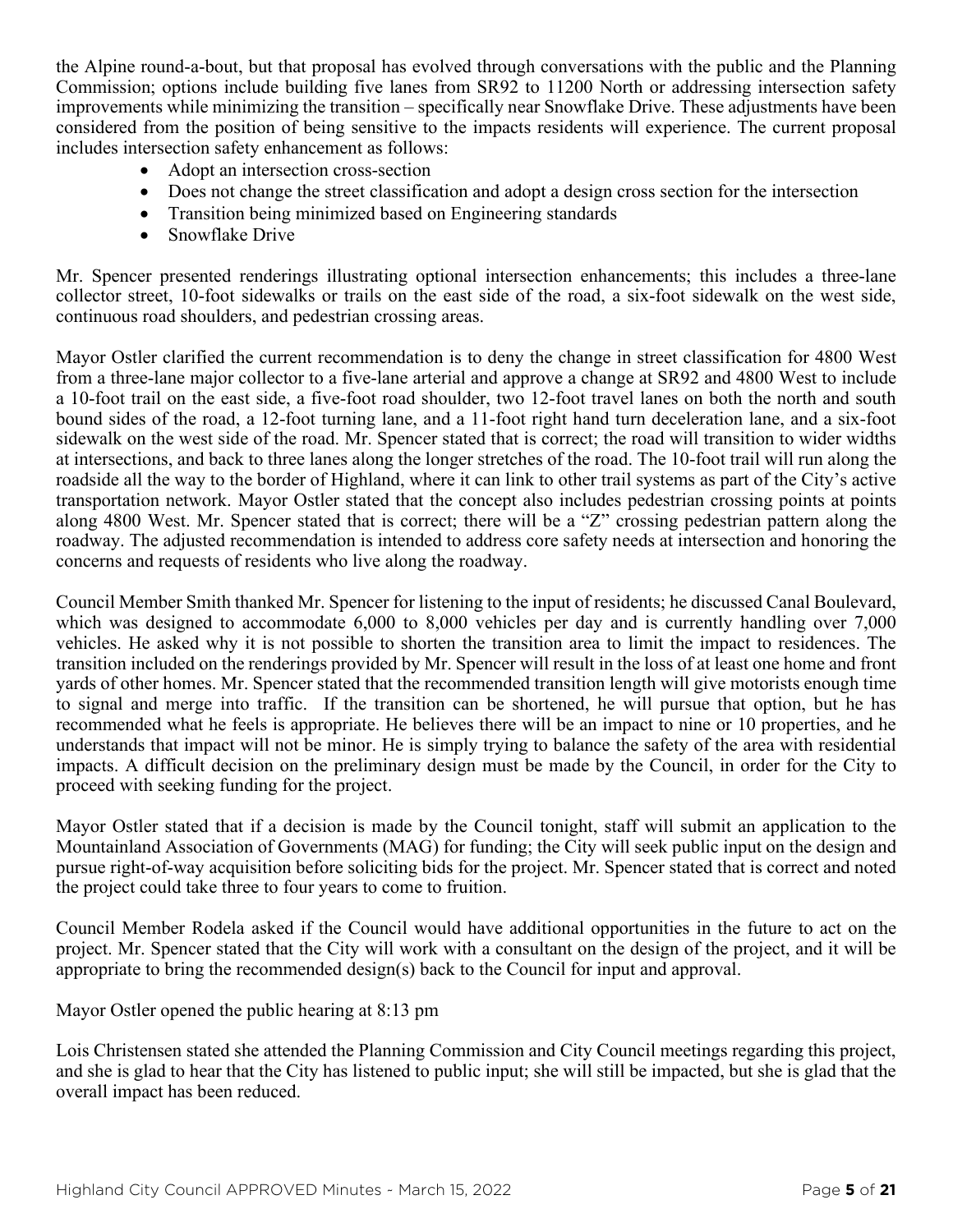Spencer Robison addressed the safety of the roadway, noting that from 2017 to 2021 there has been a 46 percent decrease in accidents. This is due to the increase in law enforcement presence on the roadway and the residents are grateful for those enforcement efforts. He stated that he and other residents appreciate the Council's willingness to listen to them and communicate with them via email regarding this project; however, they wished that the communication would have taken place back in November rather than now when the matter is so urgent. He stated that the data that is being used to justify this project only represents a 14 percent increase in movements at the intersection, however the number of lanes will be doubled, and residents feel that change is too dramatic. He suggested the City study the reasons that accidents have occurred rather than overreacting and widening the intersections as has been suggested tonight.

Jeri Symmes stated she grew up in the home at the intersection of 11200 South and 4800 West; her brother now lives in that home and she lives on his east. She believes in growth and applauds everyone who wants to raise their children in Highland, but she believes that as the road is widened, more cars will come. There are many children in the area that are playing and riding their bikes, but a wider road will bring more teenage drivers who are commuting to school, and this will create dangerous conditions for the children already living there.

Shane Davenport also thanked the Mayor and Council for listening to and honoring the concerns expressed by residents. He asked for more study of the timing of the turn signals at the intersections. He added that the photos that were presented by Mr. Spencer were taken during the busiest times of the day; there is truly only an hour in the morning and the hour in the afternoon when traffic is difficult, but the rest of the day the street is not very busy.

Shaun Allredge stated that a lot of work has been done in a short amount of time and the adjusted proposal is an improvement, but he believes that major changes in the timing of the left turn signal could dramatically improve traffic in the area. He wondered if the data that is being considered is current and if decisions are being made too quickly.

Alissa Christensen stated she just moved to Highland from Las Vegas, Nevada and she also expressed appreciation to the Mayor and Council for listening to residents. She stated that she lives on Allegheny Way and her kids cross the street on a regular basis; she also has a high school student who drives to school and she is concerned about increasing traffic in the area. Her neighborhood is located directly between two very busy streets: Alpine Highway and Canyon Crest. School bus routes are already problematic, and many children are dropped in areas where they are forced to cross a busy street to get into their neighborhood. Most of the traffic that comes into the area is from the east side of Alpine and providing connectivity to South High Bench Road that would go around this area would alleviate many of the congestion issues.

Elizabeth Damis stated she lives in Alpine and is also very worried about general safety of road. She is concerned about the Council making a decision tonight that could change in the future and she hopes that all decisions will be based upon safety of residents – especially children – in the area. She stated that widening a road does not necessarily make a road safer and there are other options for addressing traffic issues.

McCall Alldredge stated she sent the Council an email about experiences she has had with her daughter; she has gotten out of her home and crossed a very busy 4800 South. Her biggest concern is the speed limits on the road and the large number of young children. She presented statistics about the death rate for those involved in a pedestrian accident. Ten percent of people impacted by a vehicle traveling at 16 miles per hour died; at 23 miles per hour, the death rate is 23 percent, and at 31 miles per hour, the death rate is 50 percent. She asked that the City take these statistics into consideration when making decisions about this project.

Jeff Vincent stated he is also concerned about the direction of this project; Mr. Spencer indicated that 10 percent of accidents in the City occur on this road, but he asked how many are north/south traffic and how many are east/west traffic. It may be better to address the speed limit of the road approaching the intersection than widening the road around the intersection. It also seems curious to him that the photos taken were from the busiest times of day.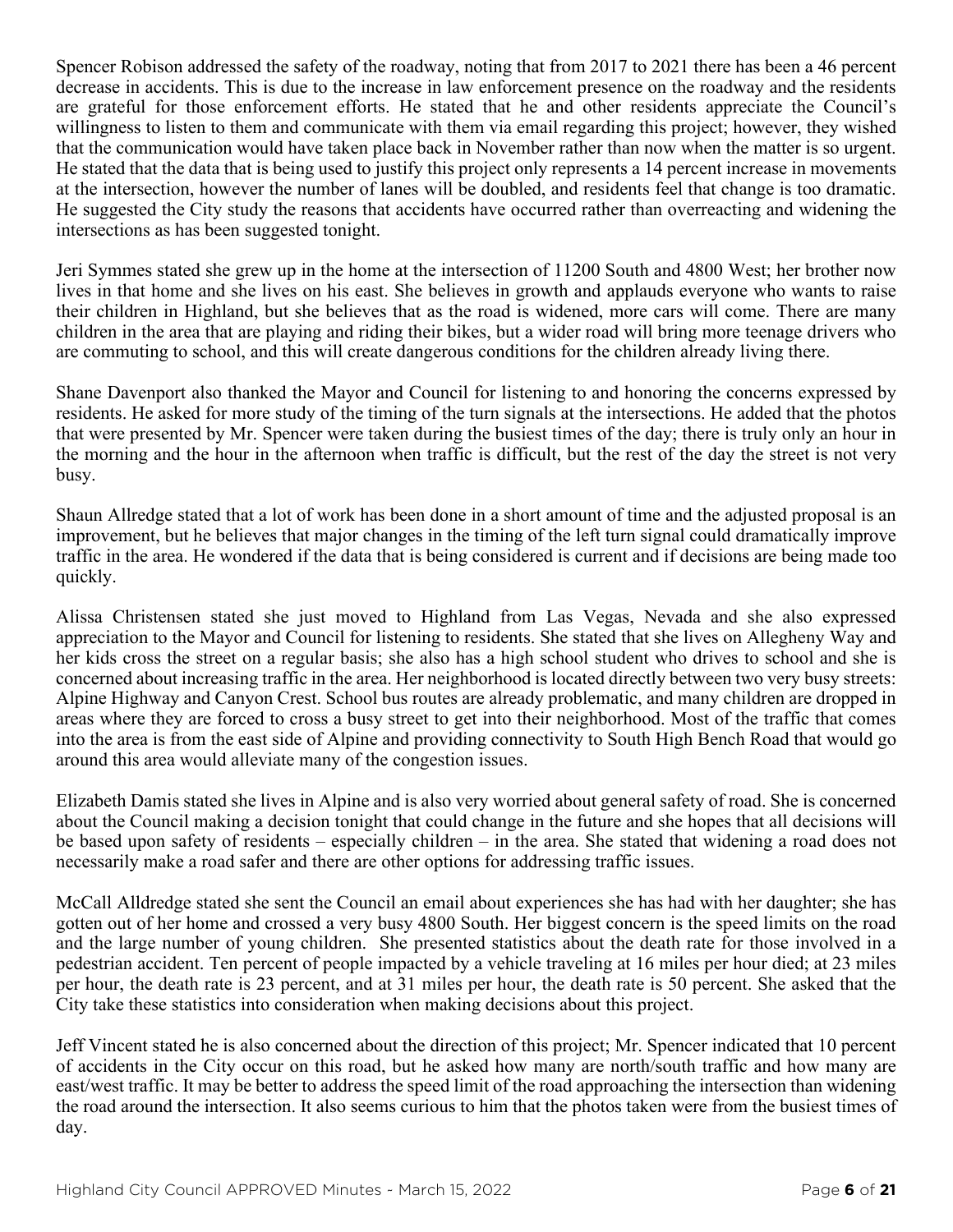Landon Bye stated he lives on Allegheny Court in Alpine and is very upset that the Alpine City Council pushed this project through in a very secretive way; they did not notify any residents and many have been soured on this issue. Alpine residents are pursuing a referendum on the matter. He stated that he has been to two Alpine meetings and two Highland meetings, but he has yet to hear anyone say that they love the ideas that have been presented. Everyone that has spoken has been generally opposed to the expansion of the road and there are many who have not spoken that share those concerns. He stated that the Alpine Mayor is most concerned that kids cannot get to school in time because of traffic. He agrees with a gentleman who spoke during the March 1 City Council meeting who suggested that the City simply embrace the traffic; it is only busy two times per day during peak commute hours, but there are no backups at the intersections at other times of the day. He rarely sees more than three or four cars backed up towards the east to American Fork Canyon; the backups that do occur could be addressed by resetting the timing of the traffic signals.

Cameron Ketch stated that it seems as if solutions are being proposed before all the necessary data is available. There are a few laws of traffic and congestion that are universal; one is that peak hourly traffic congestion rises to meet capacity and the other is that if you increase the number of vehicles, you will increase the number of accidents. More lanes with more cars equal more accidents so if the City's primary goal is safety, it should look into reducing the number of cars on the road and improving access to other alternatives. He stated he does not feel comfortable having his children cross that road on their own. It is problematic to rush decisions based upon access to funding rather than sound and complete data.

Greg Ketch stated he is also an Alpine resident, and he thinks that the behavior of the high school is problematic; they recently started allowing sophomores to drive and they increased their parking capacity to accommodate more vehicles. He feels that behavior should be addressed before pursuing a project that will be detrimental to a great number of residents in Highland and Alpine. He suggested the City and the high school embrace public transportation options for students. He concluded he appreciates the Highland City Council listening to residents from Alpine as their City Council did not give them a chance to provide input.

John Ort also thanked the Mayor and Council for listening to the input of the residents. He stated he feels the speed limits on 4800 West are too fast; there are no traffic lights or other mechanisms to pause the natural flow of traffic so speed is too high. He asked why the City would consider this road project when the construction on the Alpine Highway has not even been completed. He stated that he has begun counting traffic on 4800 West and has observed that traffic is not a problem for the majority of the day, outside of the heavy traffic hours. He suggested that the speed limit be reduced to 25 miles per hour and that speed bumps be added to the road. Speed control is a better option that widening the road.

Scott Fuller addressed Council Member Smith's background in medicine; there is an axiom in medicine that reads "first go no harm". This means it is appropriate to consider as little intervention as possible when trying to address a problem. He feels the same ideology can be applied to this situation; the City is considering a major project with incomplete data and the Council should not support a project based upon the 'sunk costs fallacy'. He wondered if the Council would be having this conversation if the project were going to be funded entirely by Highland City tax dollars rather than with the aid of 'free money'; he counseled the Council to consider alternatives to what has been presented tonight and to gather complete data before making a decision.

Bruce Hanks stated he is angry with Alpine, and he salutes Highland for accepting public input on this issue. He stated the Alpine Mayor and Council are in the process of destroying their credibility with their citizens and the citizenry is going to do something about it. He thanked Council Member Smith for asking if it is necessary for the widening to extend to Snowflake; he agreed that widening is not appropriate and noted the residents who moved to that area did so for very specific reasons. He advised the City to not create a metropolitan oasis in the area. He suggested that the City fix the intersection, but not widen the road, which will only increase traffic congestion.

Tatiana Lindsley stated she contacted the Utah Department of Transportation (UDOT) Traffic Operations Center and they informed her that the traffic signal at the subject intersection is 'running free', which means that it has no specific timers added to it. They informed her of opportunities to adjust lighting plans responsive to traffic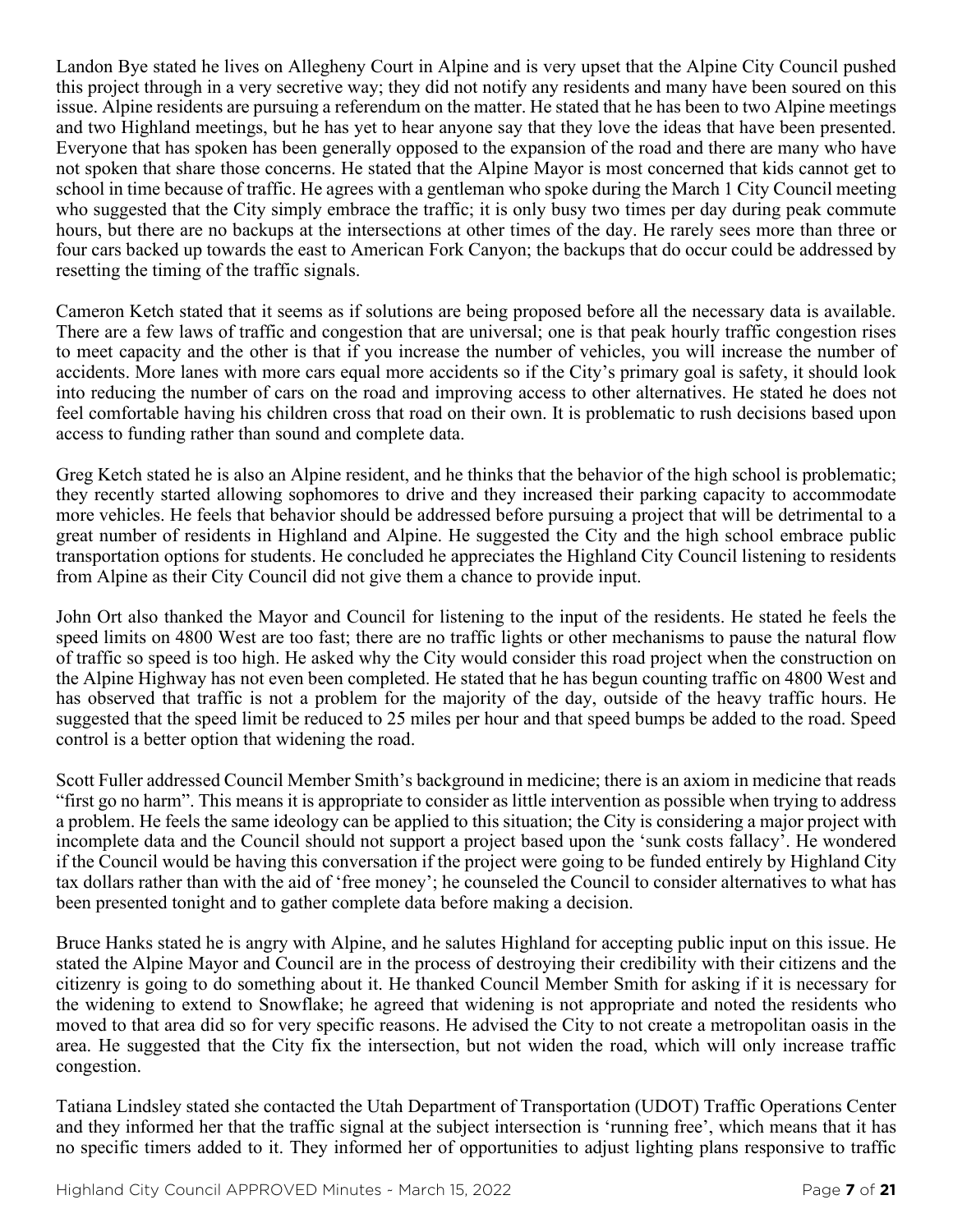flow. They also told her that she was the first person to call about this intersection, but that now that they have received her call they could begin working on a light plan. They are running a study and can implement a light plan in two to three weeks; the timing of the light will only be adjusted during heavy traffic. She then noted the house that she and her husband bought was built in 1960 and over the last three years they have been working to update it; she has learned that it is best to consider all options for major improvement projects and the same is true for the roadway that the Council is considering.

Rochelle Broadhead stated that she and her husband own a design build business; they design before building a project. If proper design is not done, mistakes will be made. When projects are rushed, mistakes are made. She noted that Mr. Spencer referred to the proposed adjustments as a permanent solution and once something permanent is done, it cannot be undone. The decision the Council is being asked to make would be very impactful for the residents that live along the roadway. She stated there are only two turn lane signs on SR92 right next to a crosswalk, so no one knows when it is time to turn and that is likely leading to a significant number of the accidents in that area. The road has not been studied well enough. Other things could be done to address traffic and congestion, as well as safety concerns, before a \$10 million decision is made that will take people's homes and change lives. She asked that the Council consider the least impactful options before approving those that are very impactful.

Zachary Boyle stated he is a former UDOT Traffic Engineer, and he has been reviewing the same study data that has been referenced tonight; as residents have said, the traffic studies show that growth and traffic will happen on the Alpine Highway and widening 4800 West to a five-lane road does not make sense and would be waste of funding. He added that additional lanes typically increase safety problems rather than decrease them. Instead of trying to squeeze in an extra car at the light, the City should consider the types of crashes that are occurring and consider options for addressing those circumstances. He asked that the Council oppose the five-lane road and intersection widening.

Branton Richter stated he lives on Allegheny Court and he and his wife walk in the area regularly; they cross Canyon Crest to walk around a loop before returning to their home. His 14-year-old son crosses the road four times a day and he hopes that it will not become a five-lane road that he is forced to cross. This project, if approved, could be a catalyst for similar projects to creep throughout the community.

George Bishop stated he understands the proposal is to take North County Boulevard up to Snowflake; he lives in the middle of that area, and he understands what occurs in the 'problem area'; he does not think anyone has considered that creating two southbound lanes through the intersection will eliminate the turn-lane onto SR92 from North County Boulevard. This will create so many problems, especially in the morning rush hour. He hopes that the Council will reconsider this issue and not try to fix something that does not need to be fixed.

Harold Christensen stated that given the location of his home, he has had the opportunity to watch traffic and the traffic heading north is amazing at times; in the last six months there have been two major traffic accidents that have ended up in his front yard. One problem is that the roadway is not level and when cars go through too fast, they are out of control. One accident was a result of a truck pulling a trailer with a heavy load, going too fast, and when going through the intersection the trailer was disconnected and he lost his load. He stated that he is not sure how to address that issue given the topography of the area. He then relayed a story from a Brigham Young University (BYU) professor about using different methods for making decisions; many methods are arbitrary and should be avoided. In closing, he relayed stories of a few other tragic vehicle accidents that have occurred in close proximity to his home and stated that he agrees with others about the need to consider serious solutions to the increase in traffic the community has experienced.

Eric McDonald stated he home is very close to the road and the shoulder is not wide enough for a vehicle to park on; he believes it will be necessary for the road to be fully widened eventually and he does not understand why the City would only widen it at Snowflake and create a bottleneck. He asked the Council to consider whether they are just 'kicking the can down the road' and suggested that they carefully evaluate all options before making a quick decision.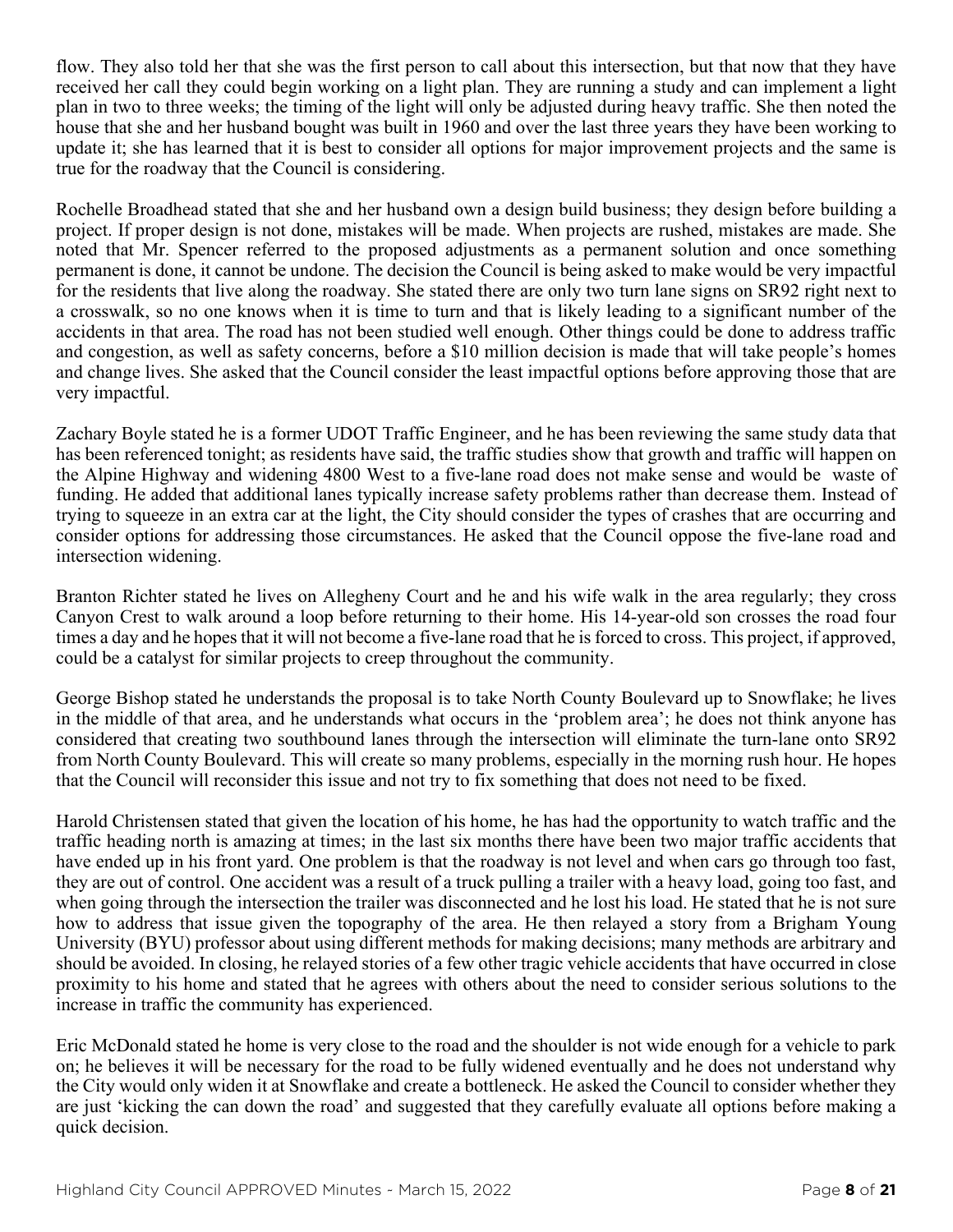Haley Ketch stated she is an Alpine resident and also did not feel heard by her own City Council. She stated there are a few things that stood out to her in the plan that was presented tonight; first is aggressive cyclists and the use of a "Z" pattern sidewalk that will force pedestrians to look toward traffic before crossing. She stated she feels pedestrians and cyclists should be protected from the cars that are travelling at high rates of speed; the speed limits are unsafe and there is not a proper crosswalk on the road. She asked the Council to take into consideration the safety of pedestrians, especially children, who are out trying to use public trails and enjoying the outdoors where they live. The five-lane highway would be a detriment to those who live near it.

Steven Stowe stated he lives on SR92; he attended the Planning Commission meeting and there was a great deal of discussion about whether it would be appropriate to approve the five-lane road if Alpine was not going to approve it. The meeting was stopped and the announcement made that Alpine had approved the road and suddenly everything changed. He attended the March 1 Council meeting and was hopeful after hearing the discussion, but the alternative he has seen presented today is still problematic. It will impact his and his neighbors' homes. He wondered why anything is being done to begin with because he has not seen a problem; he asked that the Council consider other highway alternatives before moving forward with a project that is not needed.

Nanette Guest-Watts stated that she and her parents have lived in this area for 30 years; she lives on Canyon Crest in Alpine and runs the road on a regular basis. At one point she heard there was consideration of eliminating trails. When the last road widening project was completed, she lost a portion of her property and she had to go to court to address a discrepancy with her boundary line. She has been hit by a teenage driver who was texting, and she is concerned by increased traffic and more lanes that are narrower. She cannot imagine her area taking on any more traffic or losing more homes in the area due to this type of project. She thanked the Mayor, Council, and staff for listening to the residents' concerns about this issue.

Jim Boettcher stated he also lives in Alpine and he feels that increasing the road to a four-lane road will turn it into a new State Street; next, it will be going further north and may cause people to try to develop the abutting property for commercial uses. He asked the Council to consider the unintended consequences of any decision they make on this matter.

Chad Broadhead stated that he is opposed to both options that have been presented to the Council; as soon as the City hands this project over to UDOT, they will lose all control. He loves the idea of being purposeful and considering projects that are truly depending on needs and growth. If the City proceeds with a three-lane road after Alpine has already voted on a five-lane, he wondered how the road will transition at the City's boundary.

Garry Pay encouraged the Council to vote in opposition to both proposals; before impacting property values, the City must look for a less intrusive option. As has been pointed out, there are only issues during the morning and afternoon hours when school traffic is greater but adjusting the timing of the traffic signals can help to mitigate those issues. He added that enough time has not lapsed since the left turn lane was built; more time should be taken to evaluate data from that improvement to determine if it will help to solve some of the problems. Future growth will be more impactful on the areas around the Alpine Highway and any expansion should occur there rather than on Canyon Crest Road.

Wesley Warren complimented Ms. Lindsley for contacting UDOT regarding the timing of the traffic signals on the roadway; she may have saved the City hundreds of thousands of dollars with just one phone call. He encouraged the Council to ask more questions and evaluate all data before voting on this type of project; tonight, the Council should vote no on the proposals that have been presented.

Karen Allison stated that it is unknown whether the accidents on the roadway will decrease if the intersections are expanded; more research is necessary to determine the answer to that question before making a decision that will dramatically change people's lives. She suggested the City erect signage that clearly communicates traffic patterns well in advance of the intersections. She also supported changing the timing of the traffic signal to accommodate increased traffic during the heavy times of day. She concluded that she feels the photographs that were presented are false information; it is interesting to her that they were taken at the heavy traffic times to show a great deal of congestion.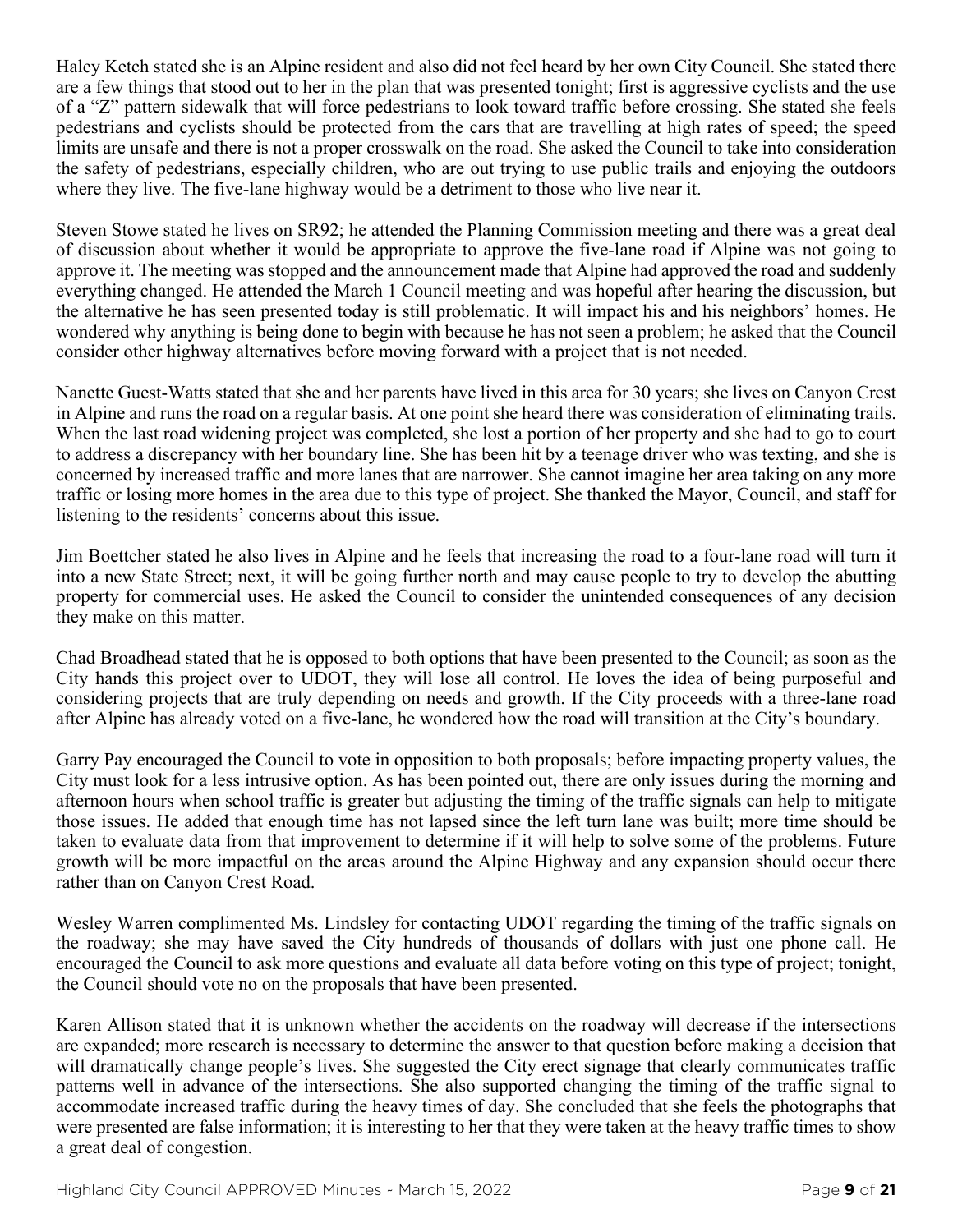Amy Nelson stated that she has three families that will be greatly impacted by the proposed road projects. She appreciates the Council listening to the concerns that have been expressed and she does not understand why the focus is on this area of the City rather than on Alpine Highway where the road widening would be much easier. She wondered why the Council would consider ruining this neighborhood where there are a great deal of children. She agreed with the sentiment that if the road is widened, the traffic will dramatically increase.

Shellie Biesele echoed the recommendation to adjust the timing of the light at intersection that handles high school traffic. More signage would also be helpful. She stated that her property has been impacted by road projects in the past and she does not think she can handle further impacts associated with this project.

Marcus Blair stated he is also concerned about the photos that were presented; they were not taken randomly, and he feels they are deceptive. He finds it grossly negligent that the City did not first pursue adjusting the timing of the traffic signal before considering such a massive project. This is an example of why people hate government; going into a project of this scope without first attempting the most basic fix is concerning. He acknowledged there are some real safety concerns on the roadway but agreed signage could be improved to try to address those concerns. If the simple improvements are not effective, the issue can be reevaluated to determine if the major road project is truly needed.

Chad Bybee thanked the Council for listening to the input from Highland and Alpine residents. He stated that he operates a landscaping business and used a sprinkler analogy to communicate his concerns about the road project; it would be absurd to rip up an entire yard to fix an issue with one sprinkler and the same is true for this road project. The City should consider adjusting the timing of the traffic signals and install additional signage rather than tearing up the entire roadway and impacting many residences. The residents expect the City to exhaust all resources before moving forward with a project that will be irreversible.

Bryce Nelson referenced the slide in Mr. Spencer's presentation that included traffic data. He stated that the updated proposal is a better solution, but the data is unclear and needs to be reevaluated. He suggested making the easy changes that have been discussed tonight and waiting two years to evaluate the data resulting from those changes. It has not been proven that the proposal would actually reduce accidents; a UDOT Engineer has said tonight that expanding the number of lanes will actually increase accidents. He asked that the Council vote against something drastic; the data does not show that the proposed project would be successful.

There were no additional persons appearing to be heard and Mayor Ostler closed the public hearing at 9:39 p.m.

Council Member Smith asked for a five-minute recess.

The meeting resumed at 9:49 p.m.

Mayor Ostler referenced the comments made during the public hearing regarding the timing of the traffic signal. The City did reach out to UDOT about the traffic signals and UDOT has indicated the signals are 'running free', meaning that the signal is based upon demand at the intersection. The following are the maximum green light times at the intersection, which represents operating times during peak traffic times:

- Northbound left and through lanes 35 seconds.
- Eastbound left and westbound left lanes 20 seconds.
- Eastbound and westbound through lanes 35 seconds.
- Southbound left and through lanes  $-35$  seconds.

He then referenced the comments made about the photographs presented by Mr. Spencer; he noted he has used his own drone to try to capture photographs of the traffic at the intersection and found reduced traffic levels. He contacted the high school and was told that on Tuesday the juniors were taking their ACT tests and the sophomores and seniors were out of school. He visited the area again on Friday and there was very little traffic that day as well. He stated that Mr. Spencer took photos to help the Council understand when traffic was heavy; he visited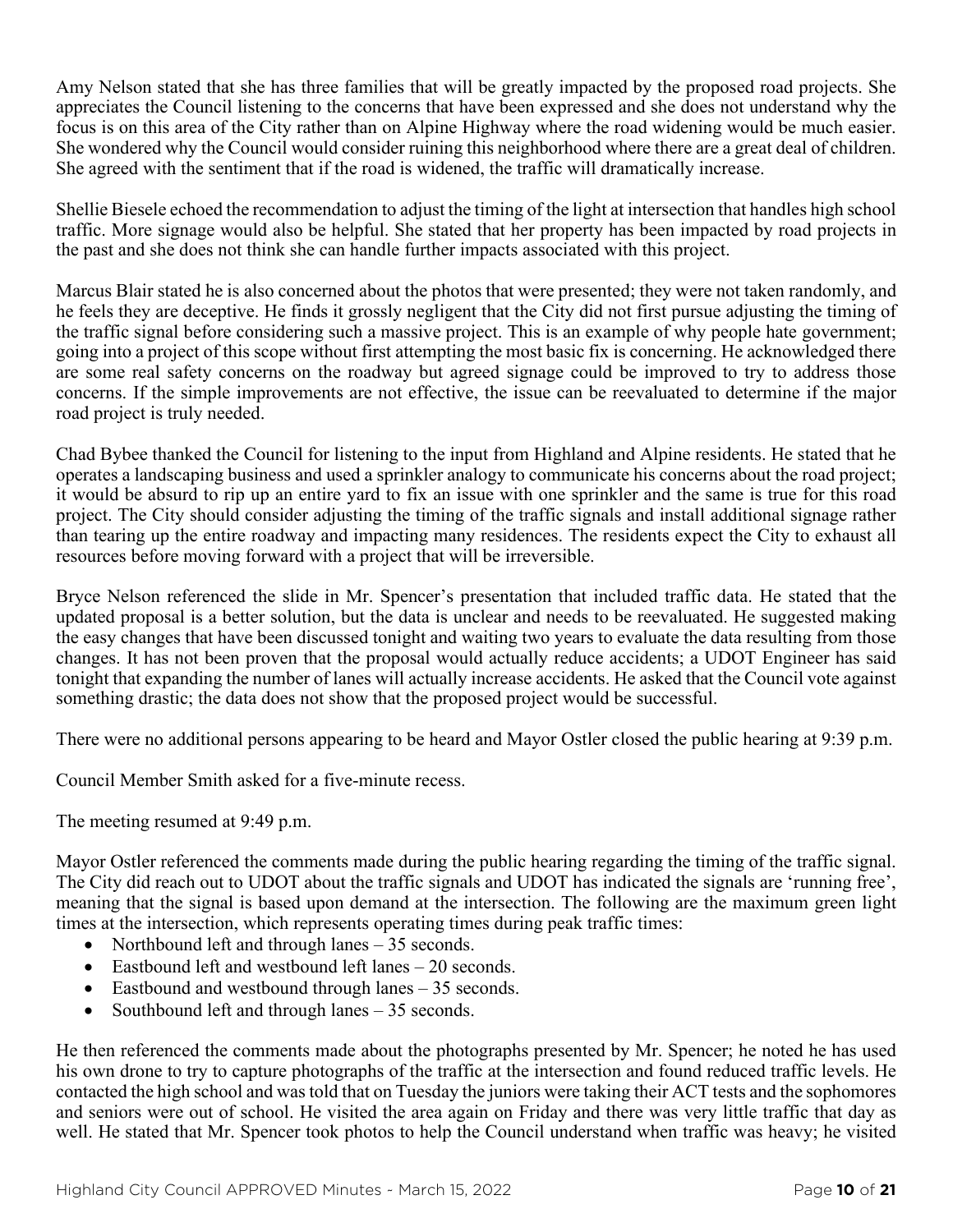the area on random days, but the time was intentional as he was trying to capture photographs when traffic was heavy. He and the Council recognize there are days when there is little to no traffic and that traffic is heaviest during the peak commute times. He referenced the traffic levels at the intersection of SR92 and 4800 West and he asked Police Chief Gwilliam to discuss traffic and accident data for that area.

Chief Gwilliam stated that the traffic data graph that was provided in Mr. Spencer's presentation was created by the Police Department; it reflects traffic incidents that required a Police Department response over the last five years. They are broken down into categories including traffic stops, accidents, and other calls for service. The report indicates that a significant portion of the total accidents in Highland occur at this intersection; there is just one other intersection in the City where more accidents have occurred. Just this evening at 8:15 p.m., there was an accident with injuries at the intersection. He added does not believe the left turn signals adjustments have been in place for long enough to have an accurate understanding of the impact.

Mayor Ostler asked if 31 percent of the accidents on SR92 occur at the intersection of North County and SR92. Chief Gwilliam stated that the 31 percent number is for all accidents on SR92; 10 percent occur at the referenced intersection.

Council Member Peterson thanked Mr. Spencer and City staff for their efforts on this project; she also thanked residents for the respectful manner in which they have addressed the Council. She stated this is a very difficult decision and she is internally conflicted about the matter.

Council Member Rodela stated two of the issues raised by the public that resonated strongly with her include why the City is not considering expanding Alpine Highway rather than 4800 West, and whether the process is being rushed. She stated it is her understanding that this is the very beginning of a very long process to gathering data, designing alternatives, and working with residents to determine the best option for the road. Mr. Spencer stated that there has been a study performed for the SR92 corridor and that study recommends improvements at five intersections along the roadway; there are improvements planned for the Alpine Highway intersection, but also at 6000 West, 6400 West, and Highland Boulevard. If problems had not been observed at the intersections, the study would have never been completed. He agreed this is a very long process and the City is in the early stages of that process; there is much work and refinement to be done and there will likely be opportunities to optimize the service levels of the road utilizing tools such as timers on the traffic signals. He stated he believes the City's track record shows that staff and elected leaders do listen to the input they receive from residents. The goal is to improve the function and safety of intersections along the roadway.

An unidentified resident in the audience asked if a developer is behind this project.

Mr. Spencer stated that the study was a cooperative effort between UDOT, MAG, Alpine City, Highland City, and Lehi City. He reiterated the study was a response to recognition of problems at the intersections along SR92.

Council Member Smith discussed the growth of Highland and surrounding communities, which has contributed to increased traffic; he cited an article in the Scientific American from several years ago that indicates that building a wider road will increase speed and traffic. Traffic will eventually overrun everything and that has been seen on Interstate 15 on various sections of the road that have been widened throughout the State. He stated that people routinely drive 5 or 10 miles over the speed limit. He discussed speed limits on various roads in the City and asked why it is necessary to have major highways in the City and why higher speeds are allowed. Many moved to Highland because they wanted a neighborhood community that did not have a great deal of commercial development and traffic, yet proposals are regularly made to widen roads and increase speed. Population studies indicate that Highland's build out population will be 25,000 and Alpine's build out population will be 15,000. It is his opinion that the cities should consider all options, one of which being working with the local high schools to limit the number of drivers traveling to and from the schools. Sophomores have been allowed to drive, which has increased traffic and on-street parking. He wondered why everyone is spending millions of dollars to enable kids to drive at an earlier age at the detriment of the community. He personally believes the City does not need a five-lane road and he is leaning towards a three-lane road with wide shoulders and sidewalks on both sides. He feels traffic signalization can be used to address traffic congestion. He appreciates the input from residents of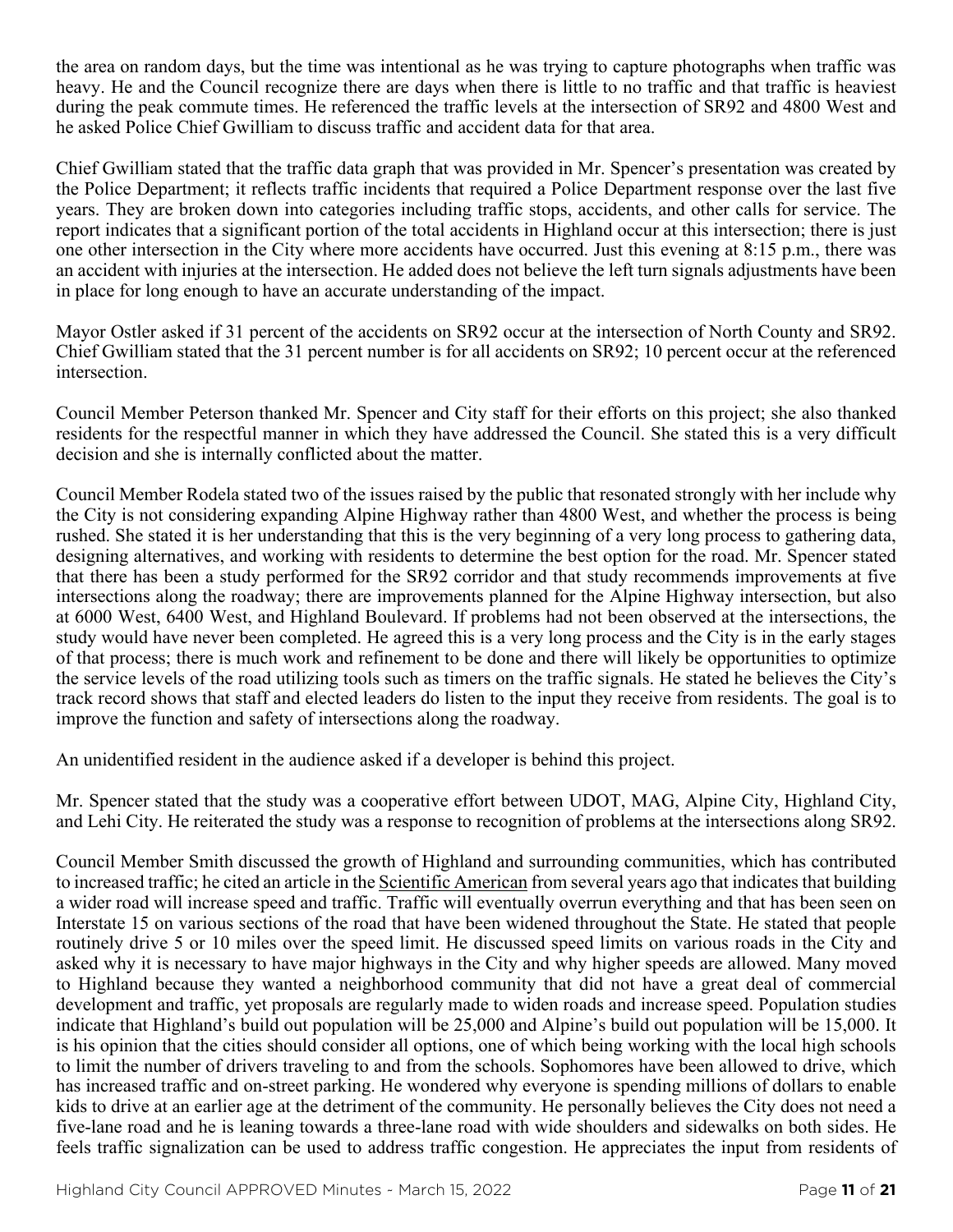Alpine and Highland, but as a Highland resident he is concerned by the fact that Highland City always builds larger roads, while partner cities are not doing the same. As an example, American Fork was supposed to connect 700 North to the Alpine Highway to provide another east/west corridor for motorists, but that has not happened and it likely will not happen now that a connection has been provided through Highland. He stated that he is most concerned about moving forward with projects that disrupt Highland citizens while other cities are doing nothing. He concluded by noting that he supports staff and thanked them for their work, but he believes there are alternatives to building major highways through existing neighborhoods.

Council Member Bills stated she disagrees with the point that the proposal would be the same as building a major highway through a neighborhood; she does not believe that adding one extra lane to the road will be the same as building a major highway. She feels she has been listening to and reading the input provided by residents; most said they did not want a five-lane road, but that they are concerned about safety on the road. She believes that the proposal made by Mr. Spencer tonight honors those concerns as it is not a five-lane road. She addressed the resident who spoke about her daughter who wanders from her home; the hardest emails she has had to read are those that claim that a decision made by the Council will result in a child being killed. She stated that is a heavy weight to place on an elected official who earns \$400 per month and tries to make decisions that will benefit the entire community rather than favoring one neighborhood. She stated she lives in View Point and drives through the intersection in question every day and she has seen some very bad accidents there. Some have said that if a certain decision is made, it will prove the Council does not care about safety, but that is not correct as her main focus has been safety. The intersection is dangerous, and people are driving very fast, and she is very concerned about safety. She stated it is important to clarify that the proposal will not include taking any existing homes, but some properties will be impacted. She does not want to minimize that impact and she does not take this decision lightly. This is not the first time the Council has made a hard decision. She noted that many people have commented about their desire for sidewalks, bike lanes, and road shoulders, but those improvements would require the road to be widened as well. She wondered if it is an option to include those improvements on just one side of the road. She is unsure what will make everyone happy.

Council Member Rodela asked if it is an option to gather more data and bring this issue before the Council again in two years for a decision. If it is determined after two years that a major project is needed to improve the safety of the intersection, would the City still be eligible to receive MAG funding. Mr. Spencer stated that in each round of MAG funding decisions, the Board works with the money they have available and prioritizes competing projects to determine funding levels. It is difficult to predict what will happen in two years because there is no way of knowing what other projects the City will be competing against. Mayor Ostler stated that for the current round of funding, the City must submit an application within the coming days; on June 5, the Mayors who make up the MAG Board will meet and rank the projects. Mr. Spencer stated that is correct; in order for the City's application to be accepted by MAG, it must have Council support.

Council Member Peterson inquired as to the latitude the City has over design changes for the project. Mr. Spencer stated that the City has latitude to refine the project scope and design, but it would be inappropriate to ask for funding for a five-lane project and then change the scope to a three-lane project. The project that the City applies for, and the finished product need to resemble one another. There is room for refinement and adjustment, but a 'bait and switch' would be problematic.

Council Member Smith asked if the City would need to wait two years to submit a MAG application if the decision is made to not proceed with the current proposal. He wondered if the City could work with UDOT to adjust the timing of the intersections and evaluate the effectiveness of those changes over the coming months and years. He would like a good road with improved sidewalks and road shoulders, and he would be more supportive of a threelane road, but he is concerned about rushing a decision when other things can be done to address the current conditions on the road. Mr. Spencer stated that if the Council wants to apply for funding this year, the concept application is due this Thursday. If not, the City cannot apply for funding for another two years.

Council Member Peterson stated she does not want to be forced to make a decision just because there is a funding option; the decision should be based on whether the project is the right thing to pursue at this time.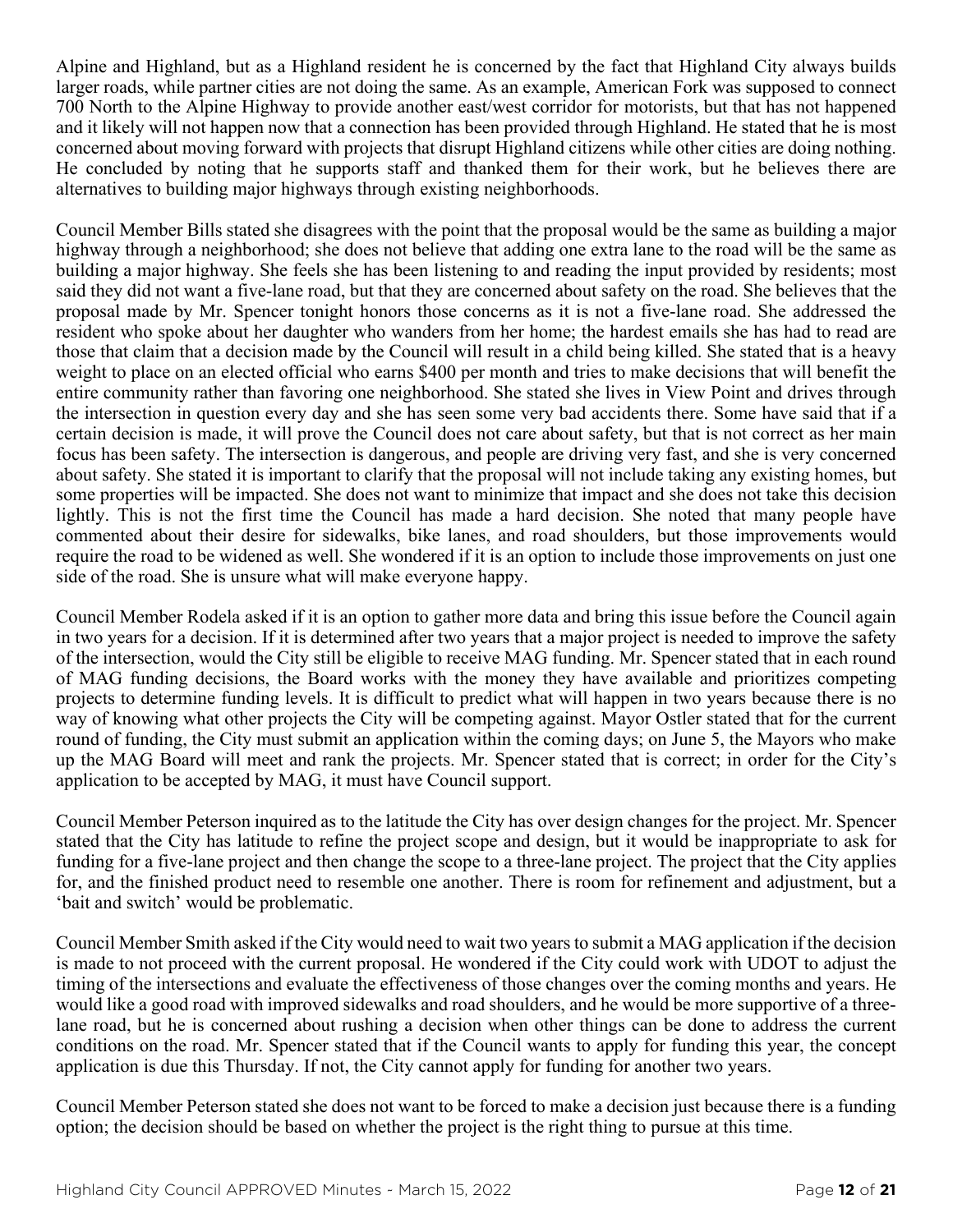Mayor Ostler asked if the study completed regarding the roadway will still be valid in two years. Mr. Spencer stated it would be appropriate to update the study to determine the need is still present.

Council Member Bills stated that based on the different proposals that are based upon the same study data, she is comfortable taking additional time to evaluate the issue. Council Member Smith added that the study is intended to project the needs on the roadway to the year 2050, which is when the City is projected to be built out.

Mr. Spencer noted that the one additional option for the Council to consider is that the City could submit an application by the deadline but withdraw it at any point in the process to take additional time to evaluate the project or new data.

*Council Member Scott L. Smith MOVED that the City Council deny the change in street classification for 4800 West from a three-lane major collector to a five-lane arterial and recommend that we instruct staff to pull our application and come up with a more complete study of what we need, listening to the citizens' concerns, and consider making it a three-lane road the full length.*

Mayor Ostler clarified that the motion reflects a denial of the amendment to the Transportation Element of the General Plan. Council Member Smith stated that is correct and he also does not want staff to proceed with submitting the funding application to MAG; he would like to further evaluate the conditions on the road after adjustments are made to the timing of the signal. He feels the City can develop a plan that is less invasive.

Council Member Peterson stated that she likes the idea of keeping the City's options open; she agrees with the notion of slowing down the process relative to this project, but she does not want to close doors on opportunities. She does not want to change the General Plan, but she hates to close the door on funding opportunities until data is available regarding the results of the adjustments to the timing of the traffic signals.

*Council Member Brittney P. Bills SECONDED the motion.*

*The vote was recorded as follows:*

| Council Member Timothy A. Ball   | No  |
|----------------------------------|-----|
| Council Member Brittney P. Bills | Yes |
| Council Member Sarah D. Petersen | Yes |
| Council Member Kim Rodela        | Yes |
| Council Member Scott L. Smith    | Yes |

*The motion passed 4:1.* 

## **5. ZONING APPROVAL/REASONABLE ACCOMMODATION: ROCK SOLID**

**RECOVERY** *Administrative – Kellie Smith, Planner/GIS Analyst* The City Council will consider a request by Jordan Harris for zoning approval for a 9-patient residential rehabilitation/treatment facility with one (1) live-in staff member located at 5159 W 11000 N. The City Council will take appropriate action.

Planner and GIS Analyst Kellie Smith provided background information regarding this application; the Council considered it on February 15 and made the decision to continue the application until tonight to provide time to gather additional information regarding the requested use. She then provided a summary of the request as follows:

1. The applicant is requesting zoning approval to operate a "residential facility for the rehabilitation and treatment of the disabled" in an existing residence. The proposed site is a two story, 3,688 square foot home with seven to eight bedrooms, three baths and a two-car garage. The lot is 12,196 square feet in size. The backyard is fenced. No exterior modifications will be made to the house.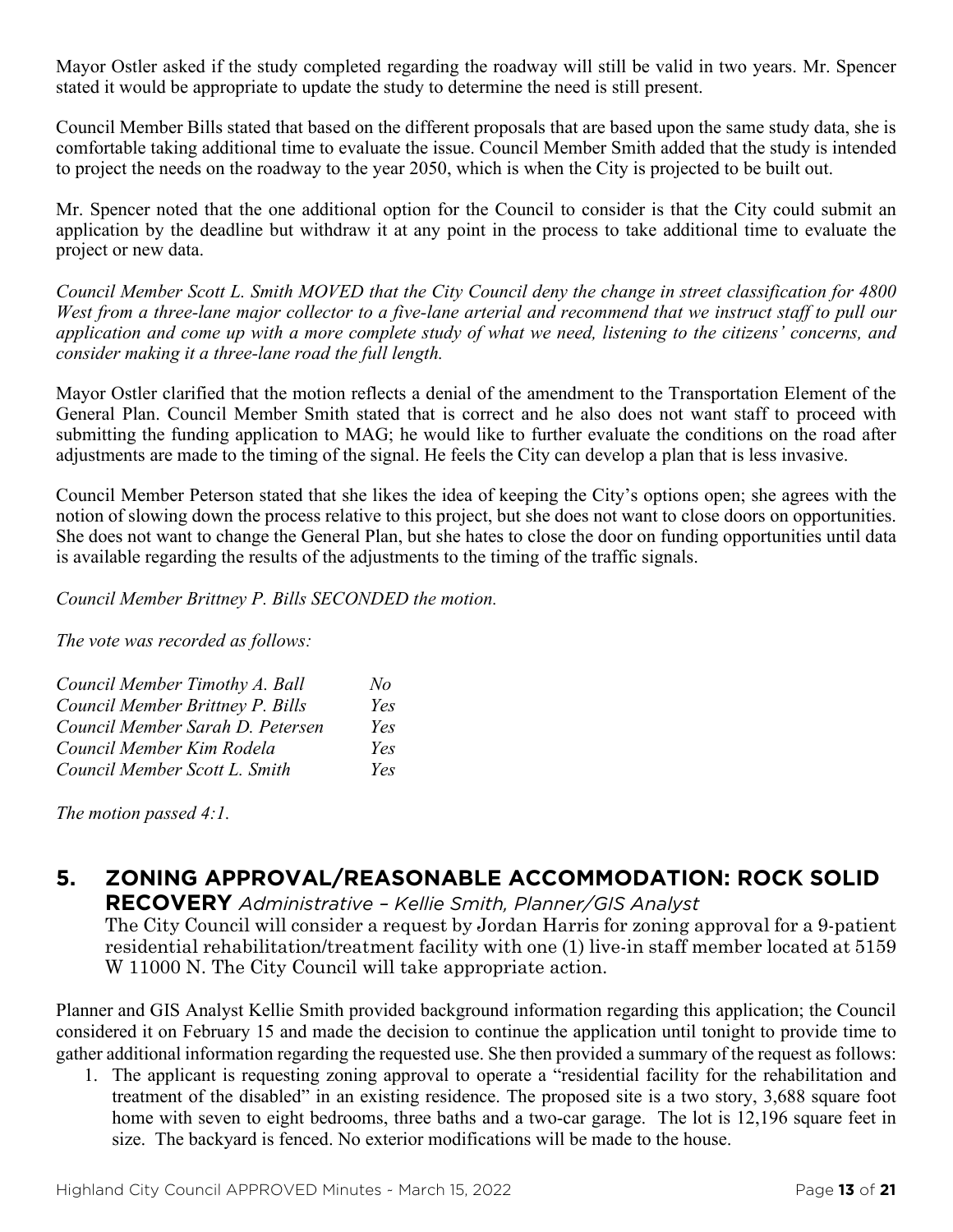- 2. The proposed facility will provide private and semi-private rooms for nine (9) patients and one (1) staff member. The home has six off street parking spaces available for staff and visitors.
- 3. The applicant aims to secure state licensing to, according to the applicant's narrative, "provide secure housing to recovering addicts who are in need of supervised living, a safe and secure environment with controlled curfew, rules and set programs assisting in recovery." The applicant submitted an application to the Bureau of Health Facility Licensing and Certification per State requirements.
- 4. Ryan Chriswell is the owner of the home. The treatment facility will be run through Rock Solid Recovery Inc.
- 5. The applicant has requested a reasonable accommodation to allow nine (9) patients and one (1) live-in staff member, a total of ten (10) unrelated individuals.

She then discussed the request for a reasonable accommodation and noted that it appears to meet the following findings:

- The project narrative verifies that the housing will be used by persons with a disability as defined under the acts;
- The request for reasonable accommodation is necessary to make specific housing available to a person with a disability as defined under the acts;
- The requested reasonable accommodation does not impose an undue financial or administrative burden on the City;
- The requested reasonable accommodation does not require a fundamental alteration in the nature of the neighborhood, including but not limited to land use and zoning;
- No change is being proposed to the existing and proposed physical attributes of the property and structures;
- The proposed accommodation or facility complies with the condition of the zone in which it is located;
- The applicant and live-in staff member are responsible to ensure that the facility residents do not pose a direct threat to public safety, as stated in section 3-4102 of this ordinance;
- The proposed safety plan complies with all building, health and safety requirements, including state or local licensing laws where applicable. A fire safety inspection will be required with the business license application;
- The proposed facility provides adequate off-street parking for its residents; and
- Proof of certification and/or licensure from the State of Utah Department of Human Services was provided with the business license application submitted November 11th, 2021.

Additionally, the proposed site plan meets the following findings:

- The parking meets the requirements of the development code.
- The required distance between group homes is greater than  $\frac{3}{4}$  mile.

Ms. Smith concluded staff recommends that the City Council accept the findings and approve the request for zoning approval and a reasonable accommodation subject to the following stipulations:

- 1. The use shall comply with site plan and project narrative date stamped February 1, 2022 except as modified by these stipulations.
- 2. The number of residents shall not exceed ten (10).
- 3. No exterior changes will be made that would alter the residential character of the property.
- 4. Exterior signage that would identify this site as a group home shall not be permitted.
- 5. All Fire Code and Building Code requirements shall be met.
- 6. The applicant shall provide the City with a copy of a valid license from the Bureau of Health Facility Licensing and Certification prior to receiving a certificate of occupancy for the group home.

She noted, however, that If the Council determines that the applicant has not presented sufficient information or support for the requested accommodation, the Council should grant zoning approval to the facility, as it is a permitted use, but deny the request for accommodation on the allowable number of unrelated persons.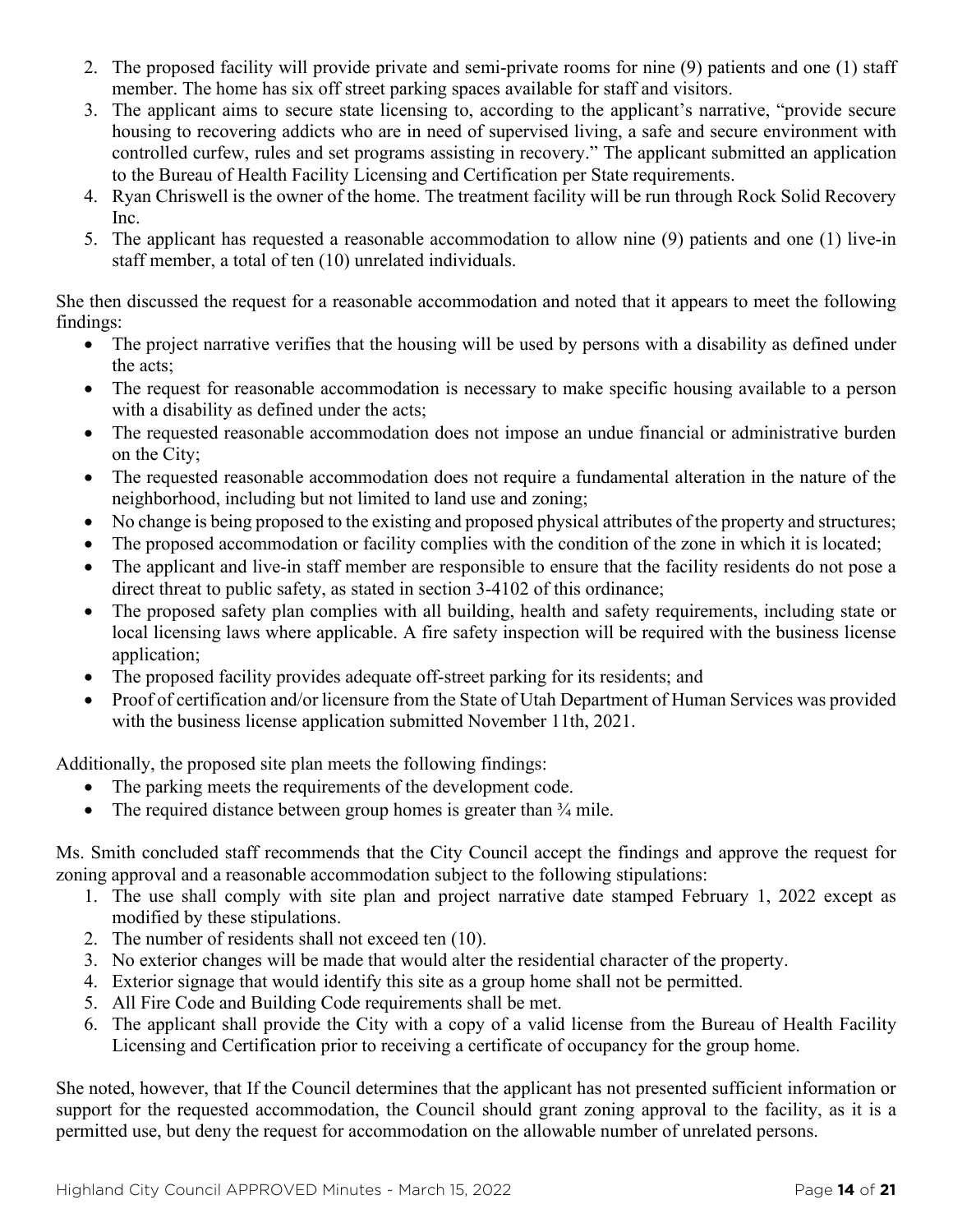Council Member Smith stated that the original request was for nine residents plus one staff member. Ms. Smith stated that is correct and she noted that is the reason for the recommended stipulation that the number of residents in the home shall not exceed 10.

Mayor Ostler invited input from the applicant.

Ryan Criswell and Jordan Harris expressed their willingness to answer any questions the Council may have.

Council Member Smith stated that the additional information provided by the applicant indicates that he has an 80 percent success rate and he asked if he has statistics for his other four facilities to back that up. He noted that in his 40 years of medical practice, he has not seen that type of success rate. Mr. Harris stated he can back up that success rate and noted one of his requirements is that a resident maintain their outpatient status while living at the home. Council Member Smith asked how the facility will police relapsing and how people will be kept out of the facility to sell drugs. Mr. Harris stated there will be a surveillance system and a supervisor on site. All surveillance will be accessible from a remote location. He added that residents are drug tested each week.

*Council Member Sarah D. Petersen MOVED that the City Council approve the request for zoning approval for the residential facility subject to stipulations 1 and 3 through 6 recommended by staff with the additional stipulation that only 4 unrelated persons may reside in the home and deny the request for reasonable accommodation regarding the number of unrelated residents based on findings A through L set forth in the staff report.*

*Council Member Kim Rodela SECONDED the Motion.*

*The vote was recorded as follows:*

| Council Member Timothy A. Ball   | Yes |
|----------------------------------|-----|
| Council Member Brittney P. Bills | Yes |
| Council Member Sarah D. Petersen | Yes |
| Council Member Kim Rodela        | Yes |
| Council Member Scott L. Smith    | Yes |

*The motion passed 5:0.* 

#### **6. ACTION: ROAD ACCESS AGREEMENT WITH ROCKY MOUNTAIN POWER** *Administrative – Nathan Crane, City Administrator/Community Development Director* The City Council will consider an agreement with Rocky Mountain Power for a perpetual

access easement from Highland Town Plaza (Meier's Shopping Center) to 5600 West. The Council will take appropriate action.

City Administrator/Community Development Director Nathan Crane explained Highland Town Plaza is a 4.25 acre shopping center located at the southwest corner of Town Center Boulevard and Timpanogos Highway (SR92). Access to the shopping center is from one driveway on to SR92 and Town Center Boulevard. In April 2021, as part of the review of the final phase and sale of a small portion of City property, the Council directed staff to look at additional access to improve circulation. With the assistance of Mayor Mann, staff was able to work with Rocky Mountain Power to provide an access drive from the shopping center to 5600 West. The easement from Rocky Mountain Power is approximately 30 feet wide by 200 feet long. The cost of the easement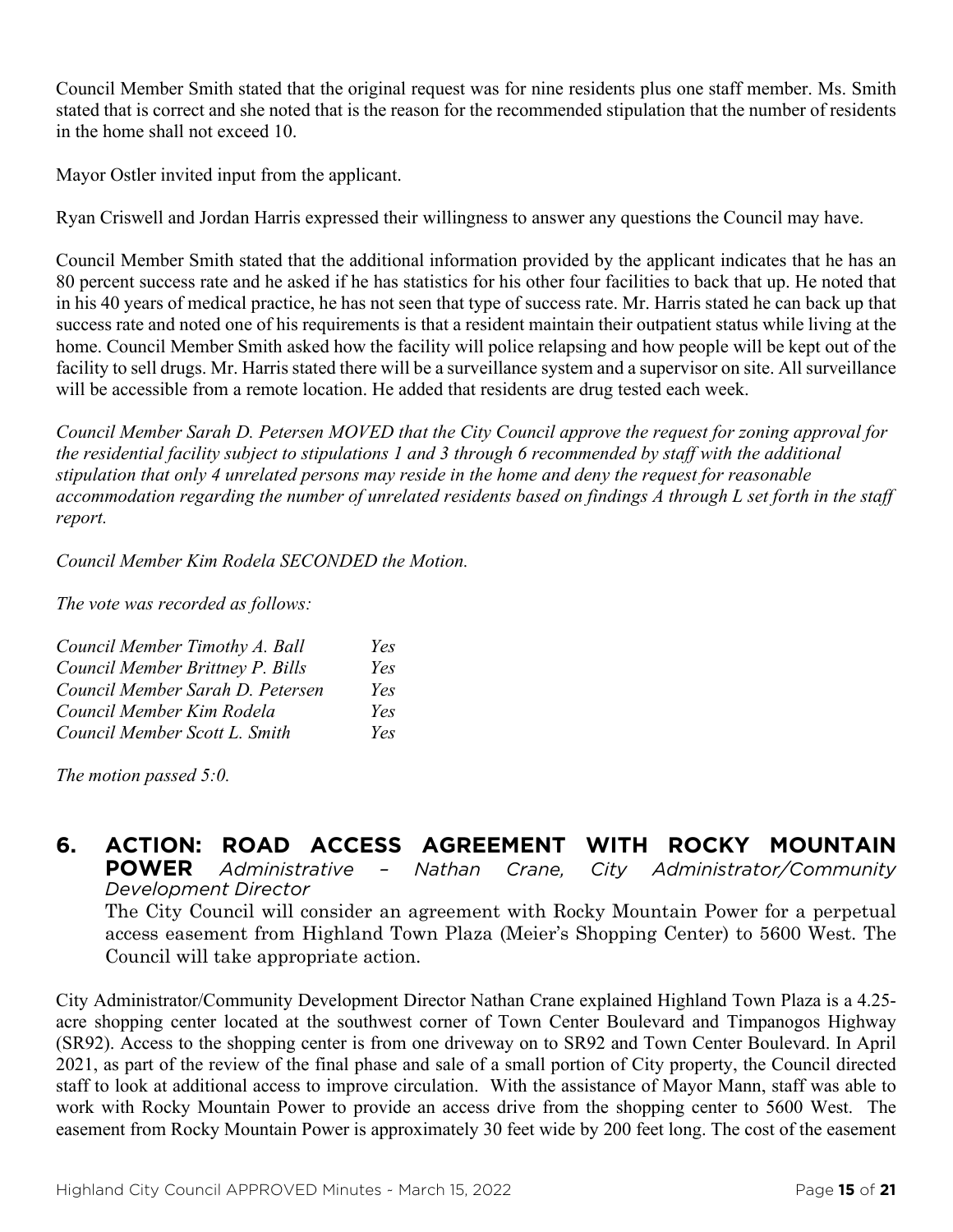is \$43,800. The cost for construction of the access road will be borne by WPI. The cost of the easement was not included in the FY21/22 Budget as the costs were not known at the time. It is anticipated that up to \$30,000 of the cost of easement will be provided by private parties which would leave the City to cover \$13,800. Funding will need to come from previous years' revenue in the General Fund.

Council Member Smith stated this is wonderful news for the City and he thanked former Mayor Mann, Mayor Ostler, and staff for their efforts.

*Council Member Scott L. Smith MOVED that Highland City Council approve the road access agreement with Rocky Mountain Power and authorize the Mayor to sign the agreement.*

*Council Member Kim Rodela SECONDED the motion.*

*The vote was recorded as follows:*

| Council Member Timothy A. Ball   | Yes |
|----------------------------------|-----|
| Council Member Brittney P. Bills | Yes |
| Council Member Sarah D. Petersen | Yes |
| Council Member Kim Rodela        | Yes |
| Council Member Scott L. Smith    | Yes |

*The motion passed 5:0.* 

Mayor Ostler moved to agenda item eight.

# **8. DISCUSSION: ARPA REVENUE LOSS STANDARD ALLOWANCE** *Administrative – Tyler Bahr, Finance Director*

Staff will provide an update regarding changes to permissible uses of the City's American Rescue Plan Act (ARPA) funding. This item is being presented for discussion and no formal action will be taken.

Finance Director Tyler Bahr reported in July 2021, Highland City received \$1,134,686.50 in federal grant money authorized by ARPA. This represents the first of two equal payments totaling \$2,269,373, with the second scheduled to be made available at the beginning of FY2023. These funds must be obligated by December 31, 2024 and spent by December 31, 2026. Initial requirements mandated the funds be used for one of the following purposes:

- Support public health expenditures
- Address negative economic impacts caused by the public health emergency
- Replace lost public sector revenue
- Provide premium pay for essential workers
- Invest in water, sewer, and broadband infrastructure

Based on these initial requirements, the Council directed staff on September 7, 2021 to use the City's ARPA funding to develop Mountain Ridge Park, with particular attention to inclusive elements to benefit seniors and people with disabilities – populations disproportionately impacted by the COVID-19 pandemic. The Treasury Department issued its Final Rule in January governing use of ARPA funds, including a new provision that allows the City to claim a lost revenue standard allowance of up to \$10 million (or the entire \$2.3 million in the City's case) as a matter of administrative convenience. The City may then use the funds for any government services. Legal counsel has reviewed the Final Rule and validated the opportunity to claim the standard allowance for lost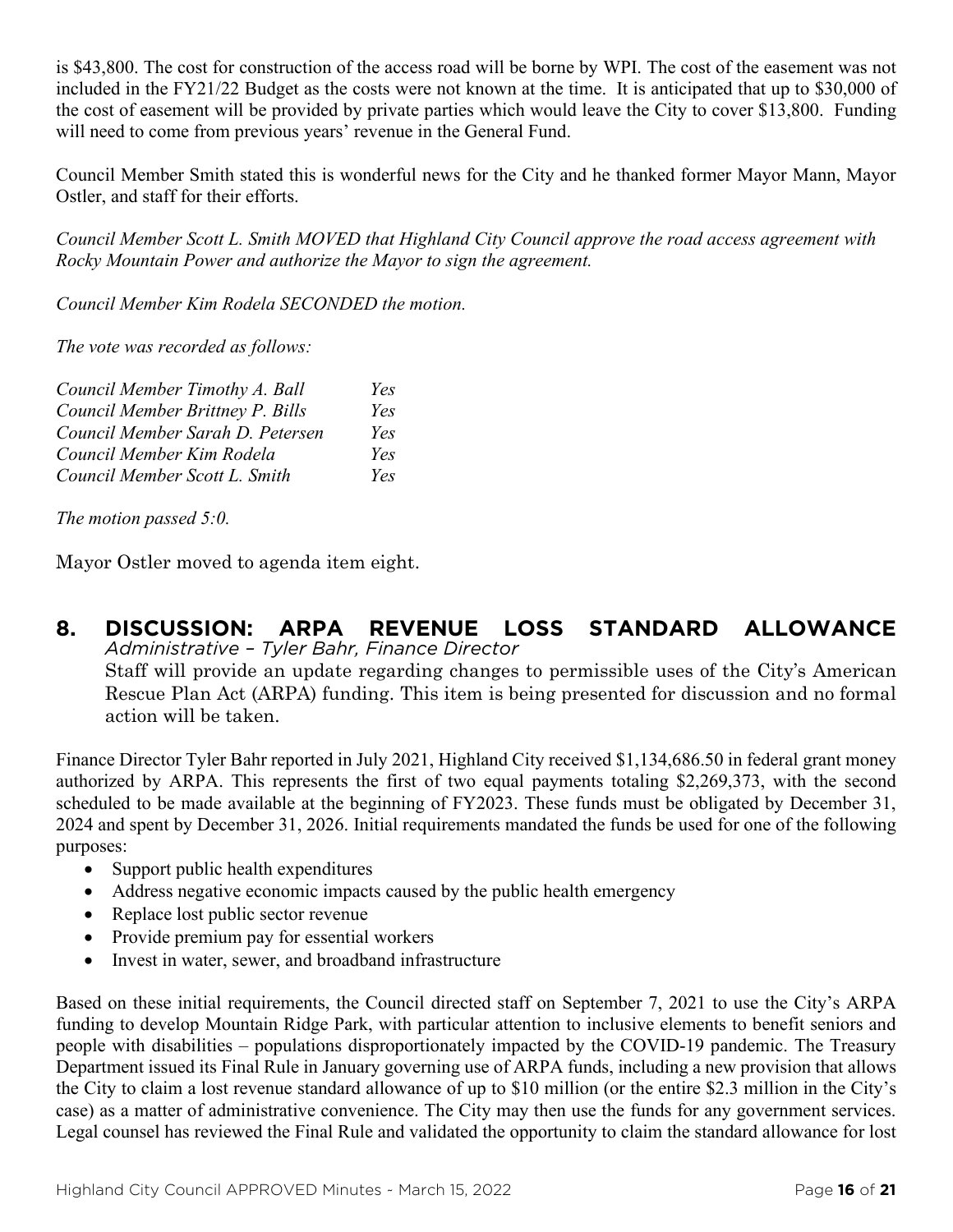revenue. Due to requirements to keep the year-end General Fund balance at no more than 35% of annual revenues, it may be necessary to transfer the ARPA funds to the Parks Capital fund unless they are spent by the end of FY2022. The receipt of ARPA funds does not obligate the City to allocate additional resources (i.e., matching funds).

Mayor Ostler thanked Mr. Bahr for this update.

# **7. RESOLUTION: UPDATING PAVILION RENTAL FEES** *Legislative – Erin Wells,*

*Assistant City Administrator*

The City Council will consider updating the fees for pavilion rental in Highland parks.

Assistant City Administrator Erin Wells reported the City currently rents 5 pavilions in parks throughout the City: Heritage, Highland Glen, Merlin B. Larson gazebo, Mitchell Hollow, and Town Center Meadows. In 2021, we had 216 rentals by individuals with 170 of them being residents and 46 being non-residents. Our current rental rates are \$50 for non-residents and no charge for residents. As of March 8, there were 38 rentals already booked for 2022. In the February 15 Council meeting, Council directed staff to include in next year's budget money to purchase garbage cans for many of our parks. The total cost of this project is estimated at \$41,000. As a part of that discussion, the idea was brought up of increasing pavilion rental rates to help offset the cost of the garbage can purchases. In addition to helping to pay for garbage cans, pavilion rental fees would also offset city staff time spent emptying the garbage cans and cleaning the pavilions. At the direction of Council, towards the end of last year, staff began emptying the garbage cans more frequently during high usage times. Finally, pavilion fee rentals would also offset the cost of staff time it takes to process rental reservations. She reviewed the findings of staff research of neighboring communities' rental fees, noting based upon that research staff is recommending Highland City begin charging rental fees as follows:

- Half Day Rental Resident \$35, Non-Resident \$70
- Full Day Rental Resident \$50, Non-Resident \$100.

If the fees listed above were adopted and the rental rate and resident ratios held true from this year to last year, staff anticipates total pavilion rental revenue of approximately

\$8,300 which would be an increase of \$5,000 in comparison with what has been collected in previous years. While this revenue would not completely offset added garbage cans or staff time spent on reservations and carrying for pavilions, it would be a partial offset. This increase would go to the General Fund Facility Rentals 10-38-83.

Mayor Ostler reported he and the Council received a letter from former Mayor Jess Adamson; he read the letter for the record of the meeting;

"Dear Mayor and City Council,

I have just read about Item 7 on tomorrow's CC agenda. I am surprised at the recommendation to begin charging residents for the usage of these facilities. In our history I don't believe that we have charged residents to use these pavilions in the past. Some of these facilities were funded and constructed by volunteer Highland residents and have provided us a common area to gather. As Highland residents we are already taxed to construct and maintain these pavilions for the usage of those who reside here. If we now start charging our residents to use these facilities it appears to be a form of double taxation.

I have no objection in raising the fees appreciably for non-residents because they have not and do not contribute to the construction, maintenance and administrative costs through our general fund. On the other hand—these facilities have provided a special place for all of our citizens to gather for occasions that may be larger than our homes and lots allow.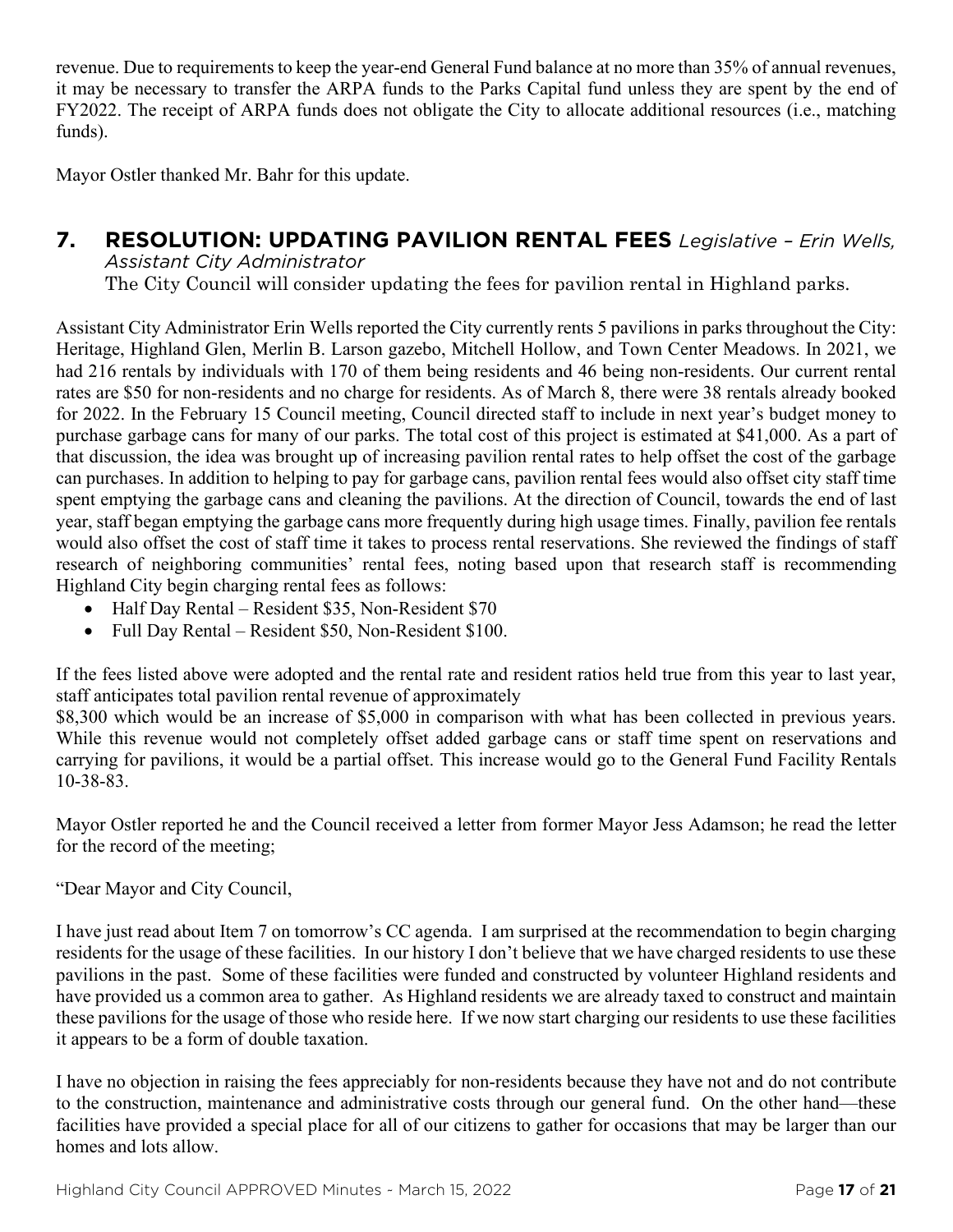As I served our community, I was a promoter and advocate for the addition of many of these facilities to encourage gathering and enhance our sense of community. We need to continue to encourage this type of community activity by not charging a reservation fee to our residents. You may argue that \$35 is a small and reasonable fee but it is enough to discourage many of our own to use these pavilions in the future.

If these new fees are put in place, I'm convinced that you will experience substantial pushback from our residents who have used these pavilions in the past as they make reservations in the future. I'm sure you do not want to deal with that issue.

I am not able to attend the CC meeting. I request that this letter be read in CC meeting and then attached to the minutes. I'd appreciate if one of you on the council would read this letter for me. Please let me know if you are willing to do so.

Thanks so much for your service to our community and for "Taking Pride in Highland".

Best regards,

Jess Adamson"

Ms. Wells stated that former Mayor Adamson is correct in that the City has not charged residents in the past; however, the City has charged non-residents \$50 to rent a pavilion.

Council Member Peterson asked if residents expect to pay a fee for pavilion rental. Ms. Wells stated she cannot answer that question, but staff has reviewed this proposal and felt the fee is justified by the amount of staff time spent to prepare and clean a pavilion after use.

A resident in the audience indicated that he would expect to pay to rent a City pavilion.

Mayor Ostler asked if there is a high rate of 'no-shows' for pavilion rentals. He stated that someone may be less inclined to notify the City of cancellation of an event if there is no penalty or cost for rental/cancellation. Parks Superintendent Josh Castleberry stated that there are some no-shows, but more concerning is that there is no differentiation between half-day and full-day rentals so someone may rent a pavilion and only use it for a few hours. This creates confusion for other users when they show up to use a pavilion and it is posted as rented, but no one is present.

Mayor Ostler facilitated discussion among the Council and staff regarding the number of pavilions located throughout the City and the rate of use of the facilities; many spoke to their experience in other cities relative to fees charged to rent a pavilion.

Council Member Smith stated that he supports charging a non-resident fee, but he does not want to charge residents as he feels their tax dollars should cover the cost associated with maintain the pavilions. He is concerned about the occurrence of no-shows for rentals made by Highland residents .

Council Member Rodela stated that she rents pavilions on a regular basis, and she recognizes that her usage of the facility creates work for the City; she would be willing to pay a \$35 rental fee for a pavilion rental, but she does believe that some people will just try to get access to a pavilion without renting it. Council Member Peterson agreed; she would also expect to pay to use a pavilion and she does not think \$35 for a half-day rental is exorbitant. Discussion centered on the appropriate fee for residents for half-day and full-day rentals; the Council settled on \$10 to \$20 for a half-day rental and \$40 for a full day rental. They voiced support for the non-resident fee schedule included in the staff report.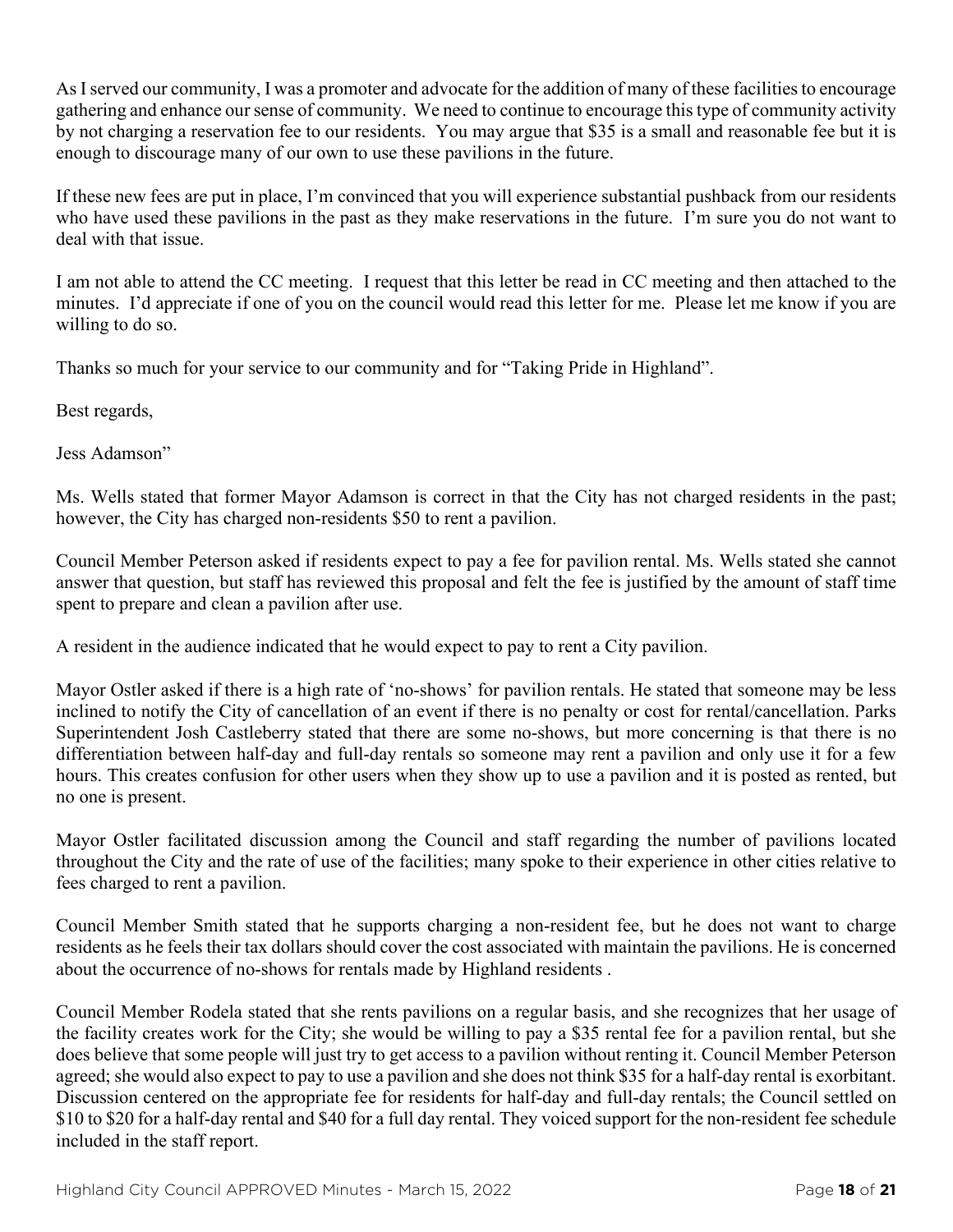*Council Member Kim Rodela MOVED that the City Council approve the Resolution Updating Pavilion Rental Fees with resident half day rate at \$20.00 and non-resident half day rate at \$70.00 and resident full day rate at \$40.00 and non- resident full day rate at \$100.00.*

*Council Member Scott L. Smith SECONDED the motion.*

*The vote was recorded as follows:*

| Council Member Timothy A. Ball   | Yes |
|----------------------------------|-----|
| Council Member Brittney P. Bills | Yes |
| Council Member Sarah D. Petersen | Yes |
| Council Member Kim Rodela        | Yes |
| Council Member Scott L. Smith    | Yes |

*The motion passed 5:0.* 

## **9. ACTION: HIGHLAND GLEN PLAYGROUND UPGRADE** *Administrative – Erin*

*Wells, Assistant City Administrator* The City Council will consider the execution of a contract for the purchase and construction of the selected playground equipment for Highland Glen Park. The Council will take appropriate action.

Assistant City Administrator Erin Wells explained that at the direction of the City Council and as a result of voters approving the Parks Tax, staff has been working to implement a playground equipment replacement program. Based on equipment age, condition, and usage, staff recommends that the Highland Glen Park playground equipment should be considered for the first replacement. This playground was installed in approximately 2002. This spring, staff had to close one slide at the playground due to broken equipment and the inability to order replacement parts. This item was first brought to the Council in September of 2021 where Council directed staff to look at alternative design options. Since that time, staff has met with the Council playground subcommittee to discuss their desires for the playground. Options and bids are summarized as follows:

| Vendor                  | Major Elements              | Cost      | Delivery Time |
|-------------------------|-----------------------------|-----------|---------------|
| <b>Big T Recreation</b> | Slide tower, 2 climbing     | \$142,612 | 3-4 months    |
|                         | structures, swings          |           |               |
| Garrett Parks and Play  | climbing<br>Slide tower,    | \$146,326 | 4-6 months    |
|                         | spinning<br>structure,      |           |               |
|                         | structure                   |           |               |
| Sonntag Recreation      | climbing<br>Slide<br>tower, | \$158,975 | 2-3 months    |
|                         | spinning<br>structure,      |           |               |
|                         | structure                   |           |               |

All bids include equipment and installation charges. As a part of the installation, additional bark chip material will be purchased to help replace what has been lost. A transition area will also be created to ensure the park meets ADA requirements. The City has been awarded a reimbursement grant from Utah County for \$9,184.62 to help with the costs of this project. To receive these grant funds this fiscal year, Highland City must make at least initial payment to the selected vendor by April 7. It is the intention of staff to order the selected playground immediately so that installation can occur as soon as possible. Should the City not be able to meet that deadline, the grant funding will rollover and be available next fiscal year for a recreation project. The Council had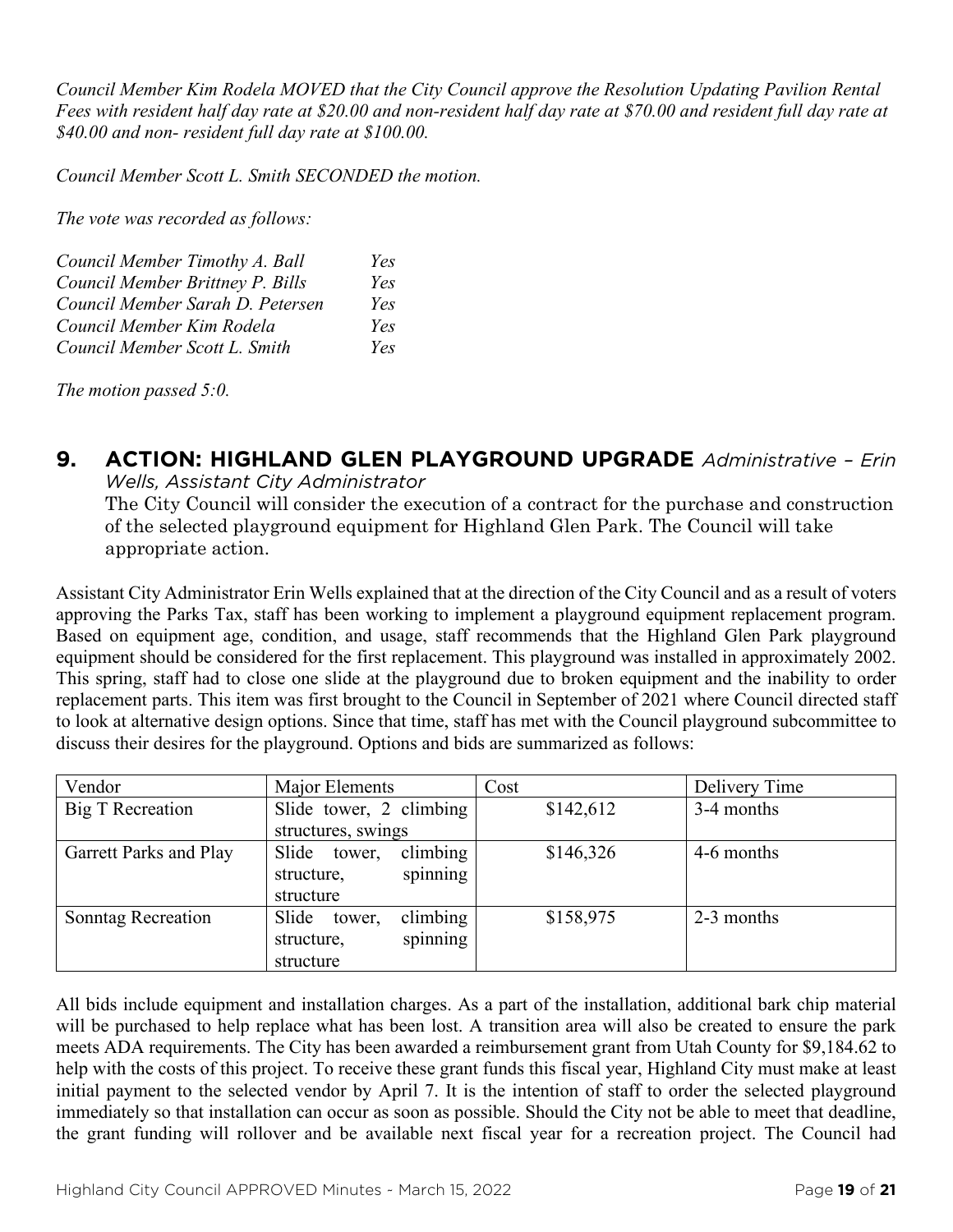previously budgeted \$150,000 in account number 10-70-24 for a playground replacement. This is one of the major budget items that Council directed staff to hold off taking action on due to a budget shortfall staff previously identified. Last fiscal year, the City received unexpected one-time funds of which, \$625,000 was transferred into the Parks Capital account. Staff recommends that the cost of the playground be taken from those funds. This would allow for more flexibility in the General Fund for other needs this fiscal year.

Mayor Ostler inquired as to the source of the \$625,000. Finance Director Bahr noted the money is part of the General Fund balance that exceeds the total fund balance the City is allowed to have. There is a surplus based upon increased one-time revenues and the receipt of ARPA funds.

Council Member Smith stated that he knows that some of the existing equipment is broken and unusable, but there is still a significant amount of equipment that is still in good shape and usable; he asked if that can be sold to residents to generate some revenue. Mr. Crane stated that has been explored in the past and it was found to be cost prohibitive to pull the supports out of the ground rather than demolish the old equipment. Council Member Smith asked if the City would sell the equipment if the buyer agreed to bear the cost of removing it. Mr. Crane stated that may be an option. Mr. Castleberry then reported all damage to the existing structure; this would need to be disclosed to anyone interested in purchasing any of the elements at the park.

Council Member Rodela indicated she showed the different designs to her children, and all supported the design from Garrett Parks and Play. Other Council Members indicated they support that design as well. Ms. Wells stated it is important to recognize that option had the longest lead time, so it may be that the new structure is not installed until the end of the summer. She added that she also needs direction from the Council regarding which funding source they prefer. The Council expressed a desire to use money from the Parks Capital Account.

*Council Member Kim Rodela MOVED that the City Council approve the purchase of the Garret Parks and Play option and authorize the City Administrator to sign a contract with Garret Parks and Play, to proceed with the purchase and construction of playground equipment in the amount of \$146,326 and that the funds be taken from the Parks Capital Account.*

*Council Member Scott L. Smith SECONDED the motion.*

Council Member Smith asked staff to inform Garrett Parks and Plan that the other vendors had a sooner delivery time. Ms. Wells indicated she will do that and encourage them to accelerate the project.

*The vote was recorded as follows:*

| Council Member Timothy A. Ball   | Yes  |
|----------------------------------|------|
| Council Member Brittney P. Bills | Yes  |
| Council Member Sarah D. Petersen | Yes  |
| Council Member Kim Rodela        | Yes  |
| Council Member Scott L. Smith    | Yes. |

*The motion passed 5:0.* 

## **10. MAYOR/COUNCIL AND STAFF COMMUNICATION ITEMS**

The City Council may discuss and receive updates on City events, projects, and issues from the Mayor, City Council members, and city staff. Topics discussed will be informational only. No final action will be taken on communication items.